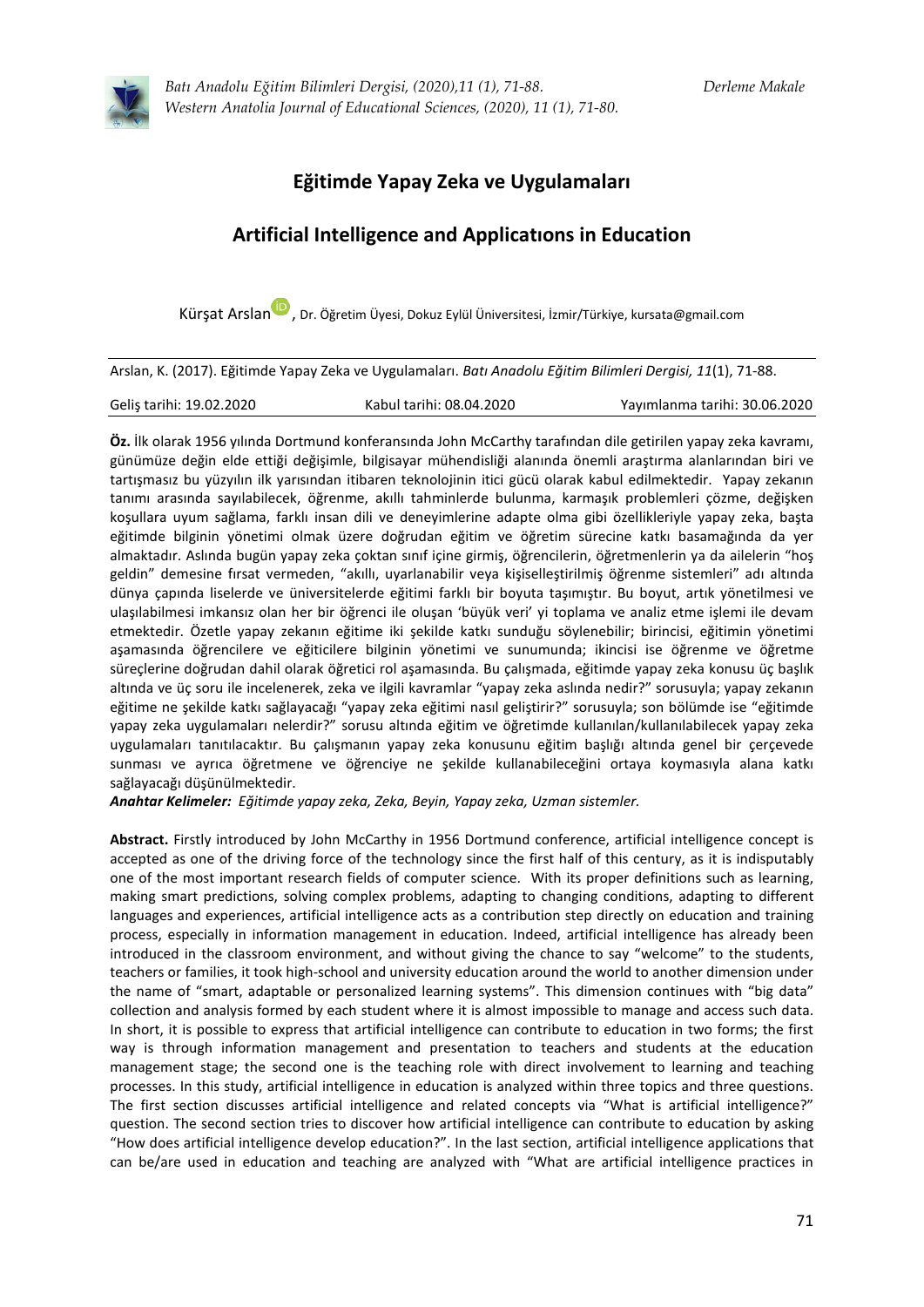education?". It is believed that this study will contribute to the related literature by offering a general framework for artificial intelligence in education title and will show teachers and students how it can be used. *Keywords:* Artificial intelligence in education, Intelligence, Brain, Artificial intelligence, Expert systems.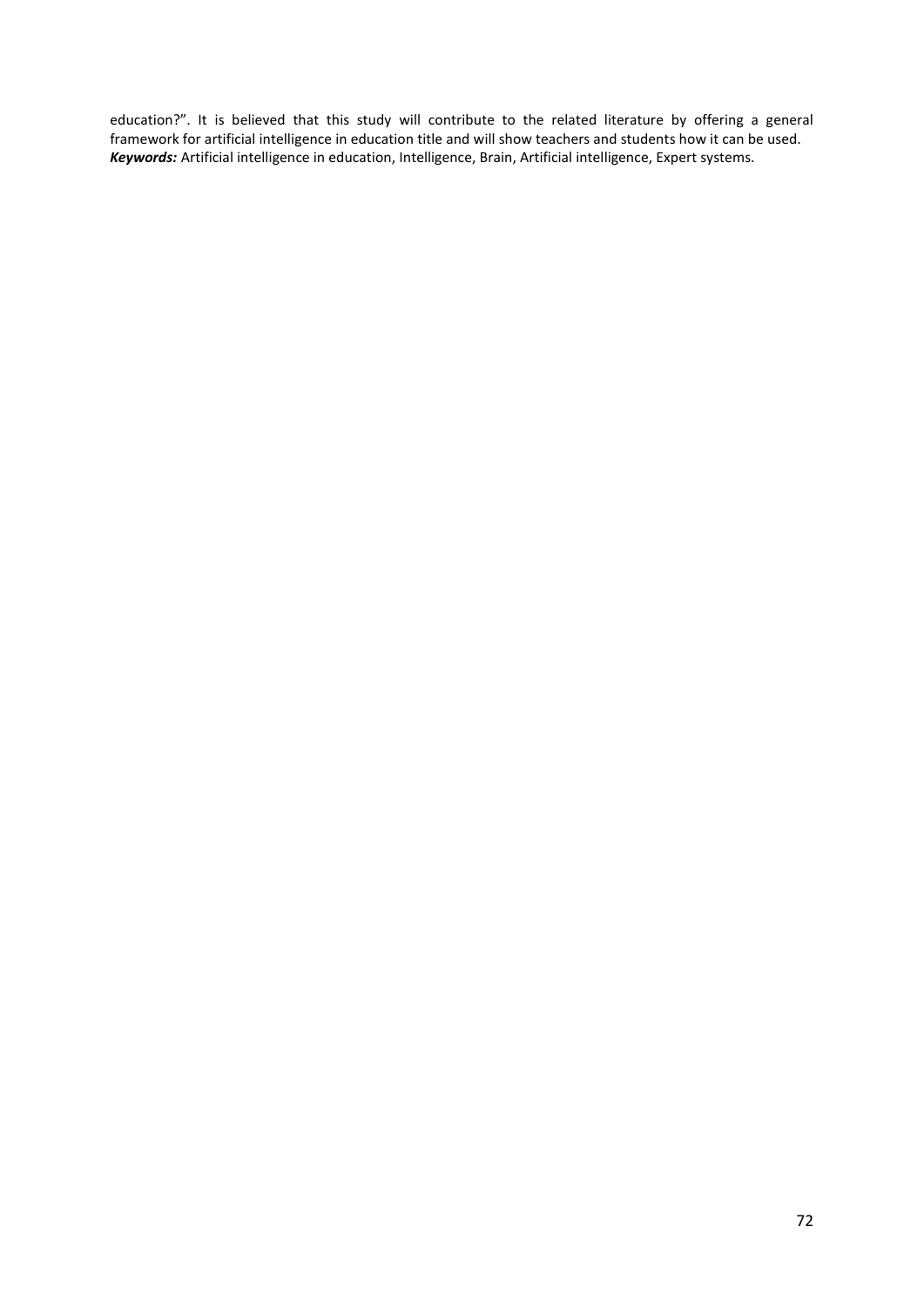### **Extended Abstract**

**Introduction.** In today's world, artificial intelligence is one of the most important technologies. Artificial intelligence concept was first expressed by John McCarthy, Marvin L. Minsky, Nathaniel Rochester and Claude E. Shannon in 1956 Dortmund Conference in a proposal letter. However, John McCarthy is accepted as the inventor of this concept (Alpaydın, 2013). According to McCarthy, artificial intelligence "is the science and engineering to make intelligent computer programs with smart machine properties" (McCarthy, 2004). It is possible to expand this definition as follows. Accordingly, artificial intelligence can be described as a computer displaying humanlike behaviors such as reasoning, problem-solving, inferring and generalizing in addition to using high-level cognitive skills. It is possible to mention three important terminologies in artificial intelligence. These are intelligent machines, algorithms and machine learning. The first possibility of a machine to be intelligent was first proposed by Alan Turing with "Can machine think?" question (Turing, 1950). This test called the Turing Test was developed by Alan Turing, and it is still valid. The test uses an artificial intelligence-based query system to determine whether a computer can think like a human. However, the basis or the core of this system is an algorithm. Algorithms are solution paths with certain repetitions and functions to solve a mathematical problem in a simple way (Erbay, 2019). The value of the algorithm is directly related to the approach to the problem, performance, accuracy of the results, scope, economic and fast solution. The thinking and learning of machines are directly associated with the power of the algorithm. Machine learning as a sub-brand of artificial intelligence provides computers with algorithms to learn what to do instead of providing each step to solve the problems.

**How Can Artifical Intelligence Improve Education?** Considering the artificial intelligence applications in today's education, it can be seen that not only information-based, data and logic-based artificial intelligence and its applications, but also personalized training or dialogue training systems, discovery education, data mining in education, student article analysis, smart agents chat bots, education for children with special needs, child-robot interaction, artificial intelligence-based assessment systems, automatic test generation are among these application fields. Specifically, it can be suggested that these fields are mainly related to supporting education. However, artificial intelligence in education also supports schools and universities in managerial aspect. For example, artificial intelligence in the curriculum, personnel programs, test management, cyber security, facility management and security can contribute to school management and to teaching indirectly (Holmes, Bialik, & Fadel, 2019). One of the first application examples of artificial intelligence in education can be shown as Sieny Pressey at Ohio University in 1920. According to Pressey, multiple-choice tests can be used both to assess the students' success and reinforce teaching (Pressey, 1950). The basis for this was shown as "There must be immediate feedback in tests used for teaching assessment", the effect law by Edward Thorndike (Thorndike, 1927). Additionally, Pressey mentioned "machines" that immediately show test results to students, guide students for the correct answer and do the necessary informing (Pressey, 1950). Although this idea did not get the chance to be realized other than complex printers of that period, this effort was accepted as the first application examples of artificial intelligence (Holmes, Bialik, & Fadel, 2019).

**How What Are Artifical Intelligence Applications In Education?** In line with recent developments in artificial intelligence, this topic has been greatly included in old expert systems in both research and development fields. In the most general sense, expert systems are computer programs that conduct the tasks of expert individuals in certain fields by using various artificial intelligence algorithms. They are based on information and inference. In other words, four fundamental modules are required for effective use of expert systems: (1) information renewal, (2) information base, (3) inference/decision mechanism and (4) interface (Önder, 2003). Through expert systems, it is possible to mention smart teaching systems among artificial intelligence applications in education. The first example for smart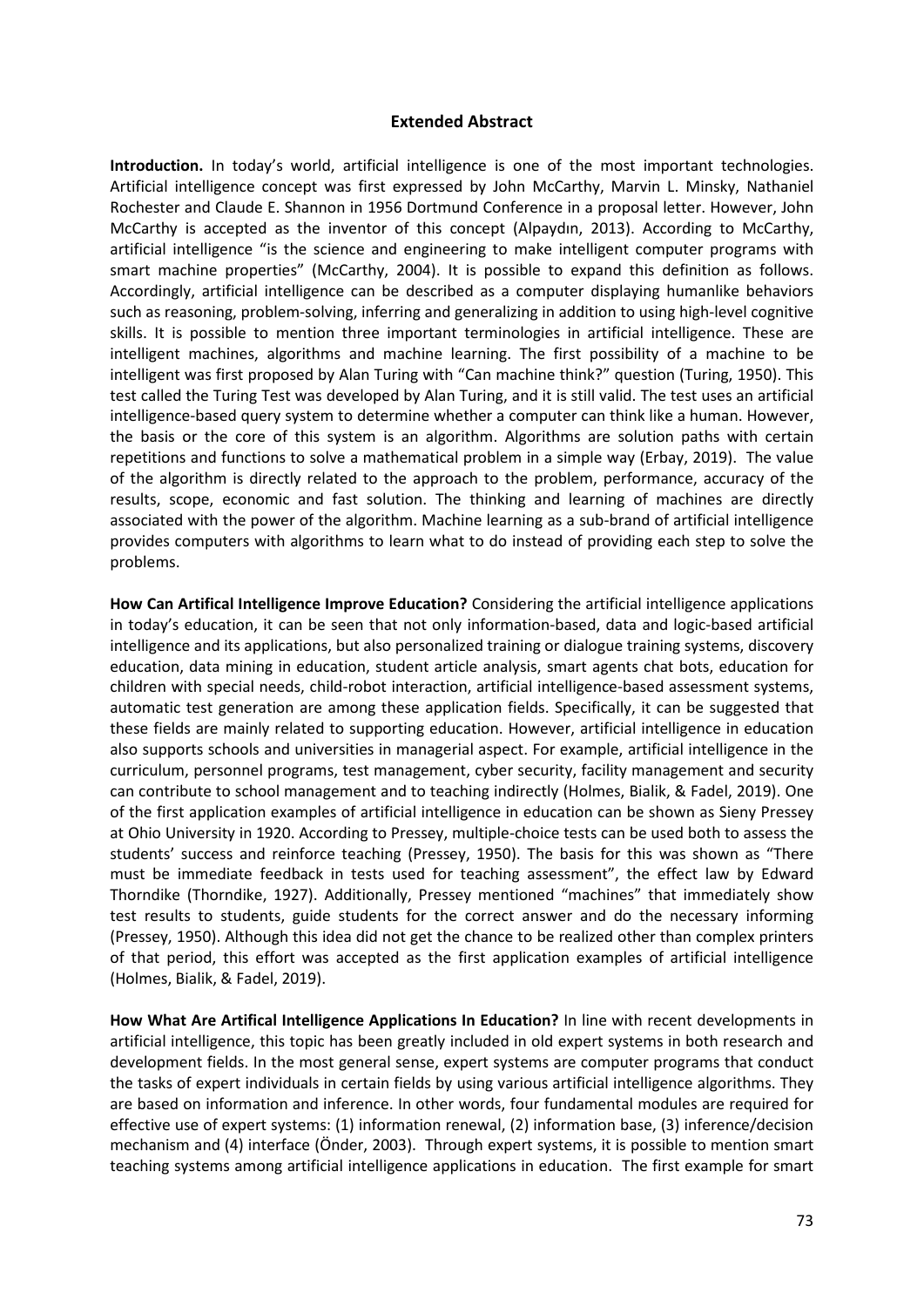teaching systems is the SCHOLAR. The fundamental pedagogic approach of this system is based on Socratic dialogue principles. SCHOLAR is a system which gives individual responses to students' answers from the semantic network by using artificial intelligence techniques (here, the semantic network can be regarded as representing geographical information and linked with semantically related concepts in the topic). Another artificial intelligence application developed in line with this system is dialogue-based teaching systems. Dialogue-based teaching systems (DBTS) are an advanced system that teaches the topic that will be learned with the help of the dialogues and uses fuzzy logic. The first example on DBTS could be CIRCSIM developed by Rovick and Michael (1986).

**Results.** When the history of artificial intelligence is analyzed, it can be seen that theories and technologies are combined to lead to a great change, and this change will continue in every stage of the teaching process. It is believed that this transformation will be at underlined "one-to-one learning" principle framework in almost all educational approaches. Accordingly, artificial intelligence will continue to be available in education in the following four topics respectively by increasing its potential to transformation; (1) students can get additional support with artificial intelligence, (2) tests and assessments can gain a new dimension with artificial intelligence, (3) personalized education can be used more effectively and comprehensively and lastly, (4) feedback that plays an important role in education can be automatically provided based on the students' needs with artificial intelligence.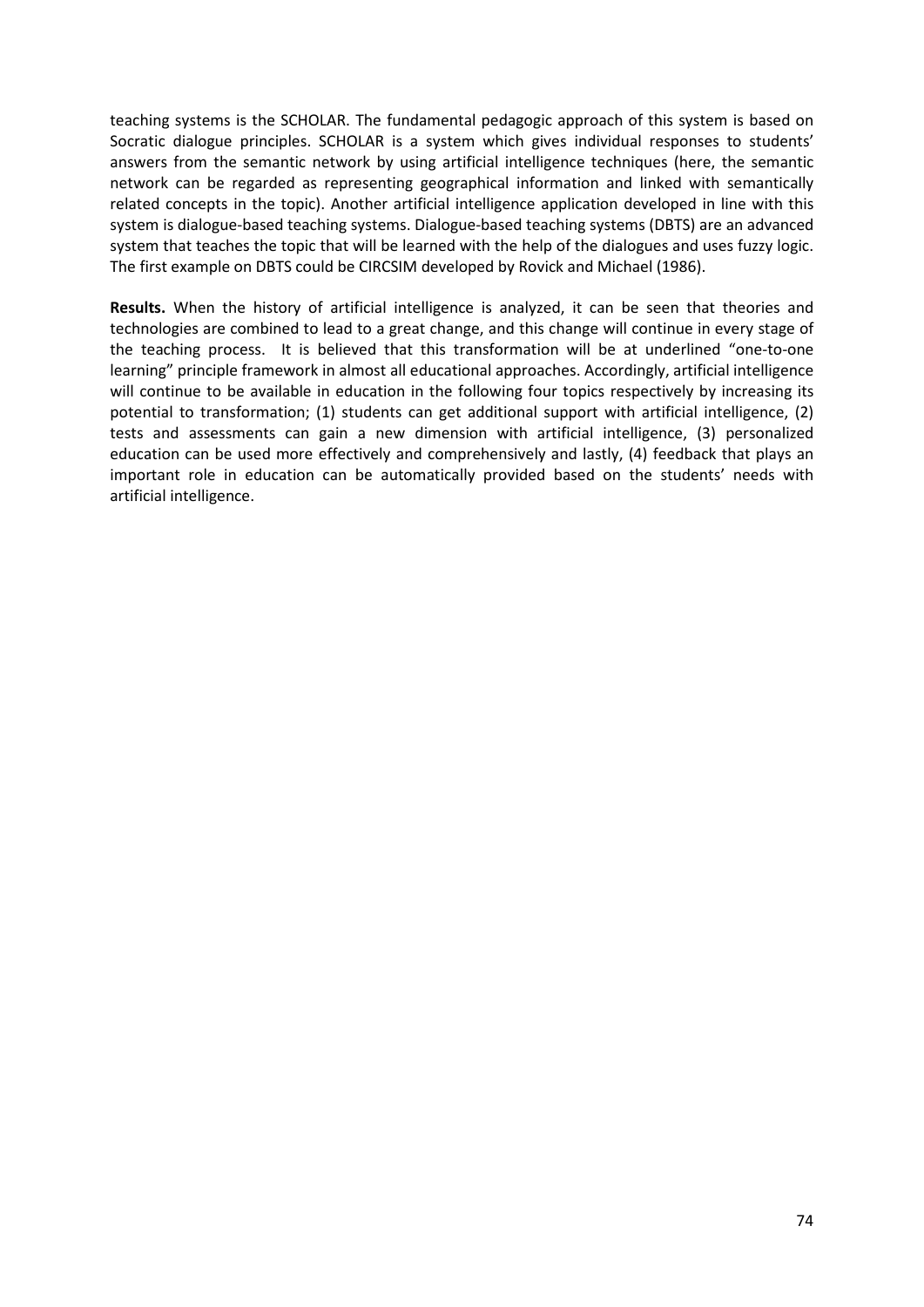## **Giriş**

Yapay zeka günümüz dünyasının en önemli teknolojilerinden biridir. Öyle ki, geçen yüzyılın başlarında sadece filmlerde görebildiğimiz ve çeşitli bilim-kurgu romanlarında karşılaştığımız sahnelerin bir çoğu, yapay zekanın hayatımıza girmesiyle mümkün olmuştur. Örneğin, Groover ve diğerleri tarafından 1986 yılında yapılan bir çalışmada endüstride robotlar, parçaları farklı şekillerde programlanan ve hareket eden sistemler olarak tanımlanmıştır. Oysa bu tanım ilk olarak 1921 yılında Çek yazar K. Capec tarafından hazırlanan bir oyunun metninde kullanılmıştır. Bugün sadece endüstride değil, enerji, madencilik, tarım, sağlık, sürücü iyileştirmeleri, sesli asistanlar, online sohbet ve iletişim ve yazılım geliştirme gibi hemen hemen her alanda yapay zeka ve uygulamaları etkili olmaktadır. Yapay zeka'nın bu etki alanıyla birlikte eğitimde yer almadığını düşünmek oldukça yanlış olur. 2018 Horizon raporuna göre, yapay zeka ve uyarlanabilir öğrenme teknolojileri, eğitim teknolojisi alanında önemli gelişmeler olarak öne çıkmıştır (Becker ve diğerleri, 2018). Diğer taraftan, yapay zekanın eğitimde bütün sorunların çaresi görülmesi de yine doğru olmayacaktır. Dolayısıyla bu çalışmanın amacı, yapay zeka'nın eğitime yaptığı ve yapabileceği katkıyı bir denge içerisinde sunmaktır. Bunun için öncelikle, "Zeka nedir?", "Bir makine nasıl zeki davranışlar gösterir?" ve "Yapay zeka nedir?" gibi sorular ile konunun terminolojik boyutu tartışılacaktır. Devam eden bölümlerde, yapay zekanın eğitime nasıl ve ne şekilde katkı yapacağı ve hangi yapay zekâ uygulamalarının eğitimde kullanılabileceğine dair bir analiz yapılacaktır.

## **Yapay Zeka Aslında Nedir?**

#### **Beyin**

Yapay zekanın tanımından önce, doğal zeka ve beyin kavramını anlamak ve somutlaştırmak gerekir. Hem yapay zeka hem zeka kavramı konusunda yapılan tanımlar birbirinden farklılık göstermektedir. Bunun temel nedeni olarak beynin işleyiş sürecinin hala tam olarak anlaşılmaması gösterilebilir. Zohar (2003), beynin hala içinde sayısız sırları barındıran bir evren gibi olduğunu ve kolay kolay anlaşılamayacağını söylemektedir. Ancak beynin çalışma şeklini ya da prensiplerini tümüyle bilmememize rağmen beynin işleyiş düzeni hakkında temel bilgimiz nöronlar ve onların değişimiyle sınırlıdır (Kim, 2011). Buna göre, beyin farklı duyu organlarıyla elde ettiği veriyi, ortak bir araç olan ve farklı boyutlardaki nöron ağlarına çevirir. Örneğin, bir müzik dinlediğimizde kulak zarımıza çarpan ses dalgaları beyne iletilir ve beyin, bu girdinin şiddetine, sıklığına ve durumuna göre sistemli bir şekilde girdileri örgütler (sinir ağları) ve anlamlandırır. Bu yapılar, temel olarak beyin için öğrenme anlamına gelmektedir.

Beyin, öğrenme ile doğrudan ilişkili görülmektedir. Pool'a (1997) göre, öğrenme konusunda kendimizi en üst düzeye çıkarmak için öncelikle beynin nasıl çalıştığını en iyi şekilde anlamak ve anlatmak gerekir. Bunun bir sonucu olarak sinirbilim ve buna bağlı olarak da beyin temelli öğrenme yaklaşımı oluşmuştur. Beynin çalışma algoritmasının çözümlenmesi, aynı zamanda bilgisayarlar ya da akıllı makinelerin evrimine büyük katkı sağlayacağı düşünülmektedir. Yapay zeka üzerine yapılan bazı tartışmalarda beyin ve bilgisayar arasındaki benzerlikler ve farklılıklar üzerine odaklanılmıştır. Buna göre Doğan (2002), beyin ve bilgisayar arasındaki benzerliklere dayanarak, yakın bir gelecekte duyguları olan ve bunları kontrol edebilen sibernetik ve robotik destekli düşünen makineler olacağını belirtmiştir. Ancak bunun mümkün olmayacağını ve hiçbir makinenin insan beyninin potansiyeline kavuşamayacağını belirten araştırmacılar da vardır (Kozmo ve diğerleri, 2018). Buna gerekçe olarak da böyle bir makinenin günümüz şartlarında karşılanması mümkün olmayan "maddi bir karşılığının olması" gösterilmişlerdir.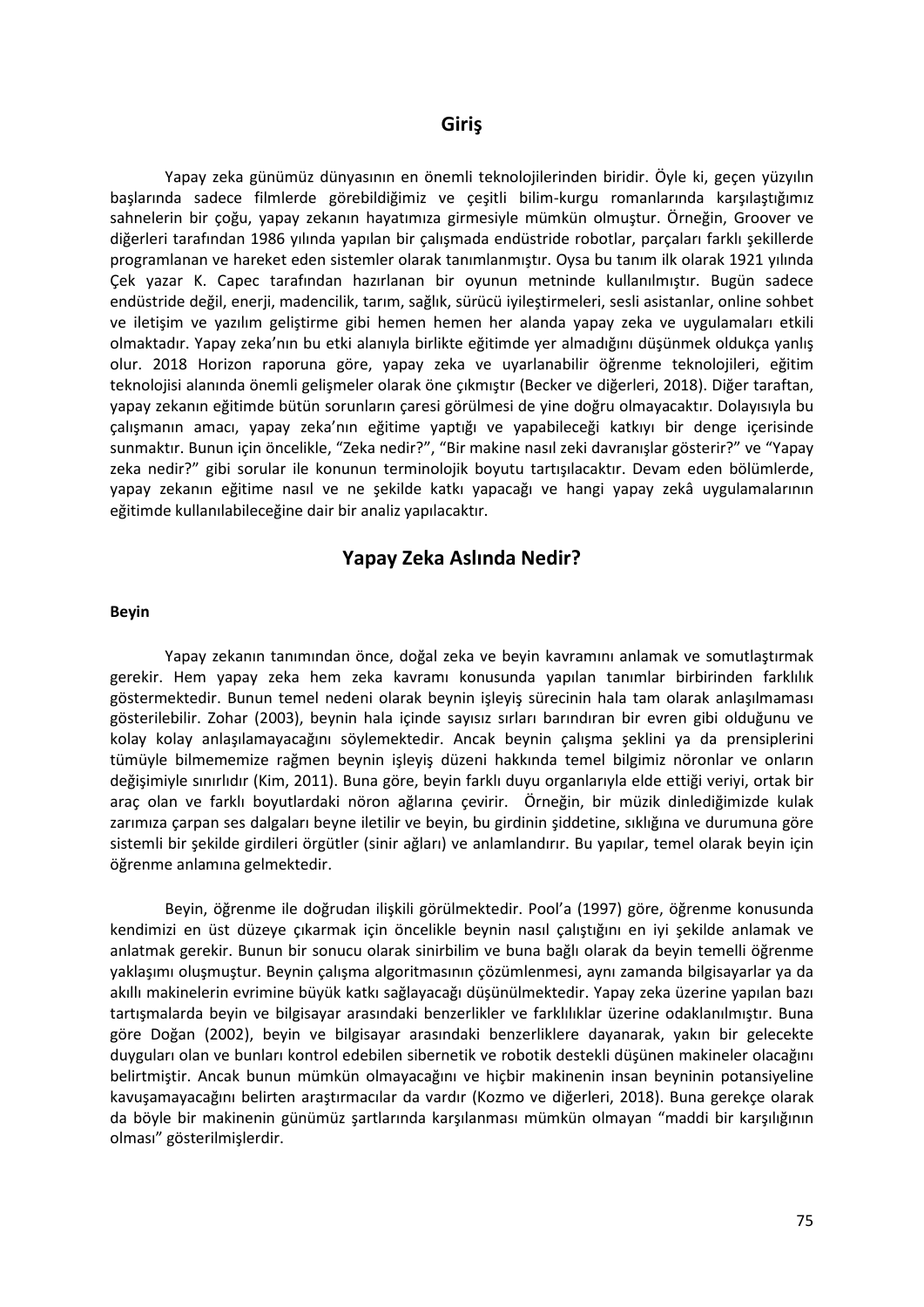#### **Zeka'nın Tanımı**

Zeka, farklı bilim adamları ve disiplinler tarafından farklı şekillerde tanımlanmıştır. Çeşitli soyut kelimeler olan şuur, bilinçaltı ve ruh gibi kavramlarla ilişkili ifade edilen zekanın evrensel bir tanımı olmadığı söylenebilir. Hatta, zeka üzerine farklı disiplinlere göre kategorize edilmiş tanımlar içeren çalışmalar da yapılmıştır (Legg ve Hutter, 2007). En basit tanımıyla zeka, dışarıdan gelen uyaranların yorumlanıp bilgiye dönüştürülmesi ve kullanılması olarak tanımlanır. Ancak genel olarak zeka kavramını geleneksel ve modern yaklaşım olmak üzere iki şekilde incelemek mümkündür. Geleneksel yaklaşımda zeka ölçülebilir, bilgileri örgütleyen ve kullanan bir kavram olarak ele alınmıştır (Bümen, 2004). Piaget ile başlayan bir diğer yaklaşım ise, zekanın sayısal bir testten alınan puanlarla ölçülemeyeceğini, sabit olmadığını, kendini değiştirme ve yenileme gücü bulunduğunu belirtmiştir (Selçuk, 2012). Günümüz dünyasında sıklıkla kullanılan birçok araştırmaya konu olmuş çoklu zeka kuramının sahibi Gardner ise zekanın beyin ve sinir sistemiyle ilişki bir potansiyel olduğunu ve "bir veya daha fazla yapıda değeri olan bir ürüne şekil verme ya da problemleri çözme yeteneği" (Garther, 1999, s.7) olarak tanımlanabileceğini belirtmiştir. Bu tanımlardan yola çıkarak, yapay zeka kavramının daha çok geleneksel yaklaşımdan beslendiği ve zekanın hesaplanabilirlik olgusuyla ilgilendiği söylenebilir.

#### **Yapay Zeka'nın Tanımı**

Yapay zeka kavramı ilk olarak 1956 yılında Dortmund Konferansı'nda John McCarthy, Marvin L. Minsky, Nathaniel Rochester ve Claude E. Shannon tarafından sunulan bir öneri mektubunda dile getirilmiştir. Ancak bu kavramın mucidi olarak John McCarthy kabul edilmektedir (Alpaydın, 2013). McCarthy (2004, s.7) zekayı, "Dünyada hedeflere ulaşma yeteneğinin hesaplayıcı bir parçasıdır. Değişen türde ve derecede zeka insanlarda, birçok hayvanda ve bazı makinelerde görülür" şeklinde tanımlarken, yapay zekayı, "insan benzeri zeki makineler özellikle de zeki bilgisayar programları yapma bilimi ve mühendisliği" olarak ifade etmiştir. Bu tanımı şu şekilde açmak mümkündür. Buna göre, bir bilgisayarın akıl yürütme, problem çözme, anlam çıkarma ve genelleme gibi insansı davranışlar göstermesi yani üst seviye bilişsel becerileri kullanması yapay zeka olarak tanımlanabilir. Daha önce de belirtildiği üzere, kavramın görece olarak yeni olması farklı disiplinler ve alanlar tarafından farklı tanımlanmasını doğurmuştur. Bu tanımlardan birkaçı şu şekildedir:

Örneğin Slage, yapay zeka kavramını "sezgisel programlama" olarak nitelendirmiştir (Nabiyev, 2012). Benzer şekilde Axe, yapay zeka'yı karmaşık problemleri çözen, sadece önceden belirlenen sorunları değil yeni bir durum karşısında da tepkiler oluşturabilen akıllı programlar olarak kabül etmiştir (Nabiyev, 2012). Yapay zeka konusunda yaptığı çalışmalarla alanyazında ön planda yer alan bir diğer isim olan Nils Nilsson'a (1990) göre yapay zeka, doğal zekanın bir taklidini oluşturmayı hedefleyen bir kuramdır.

Görüldüğü üzere farklı tanımlar olmasına rağmen temelde hepsinde yer alan ortak görüş yapay zeka, "akıllı programlama" ve "insansı tepkiler" olmak üzere iki kavram üzerine oturtulabilir. Daha önce zeka bölümünde ifade edildiği gibi, doğal zeka kavramı bile henüz tam olarak açıklanamamışken yapay zeka olgusunu anlamak ve kesin bir çizgi belirlemek oldukça güçtür.

#### **Yapay Zeka'nın Tarihsel Gelişimi**

Yapay zekanın gelişim ve değişim süreci bilgisayarların yani transistorların gelişimiyle paralel gibidir. Ancak bu cümle yapay zekanın sadece bilgisayar teknolojisiyle bağlantılı olduğu sonucunu doğurmamalıdır. Aksine, yapay zeka, tıp, mühendislik ve endüstri başta olmak üzere psikoloji alanına kadar bir çok bilim dalı ile doğrudan ilişkili ve hepsinin ihtiyaçlarına göre çerçevesi çizilen bir alandır.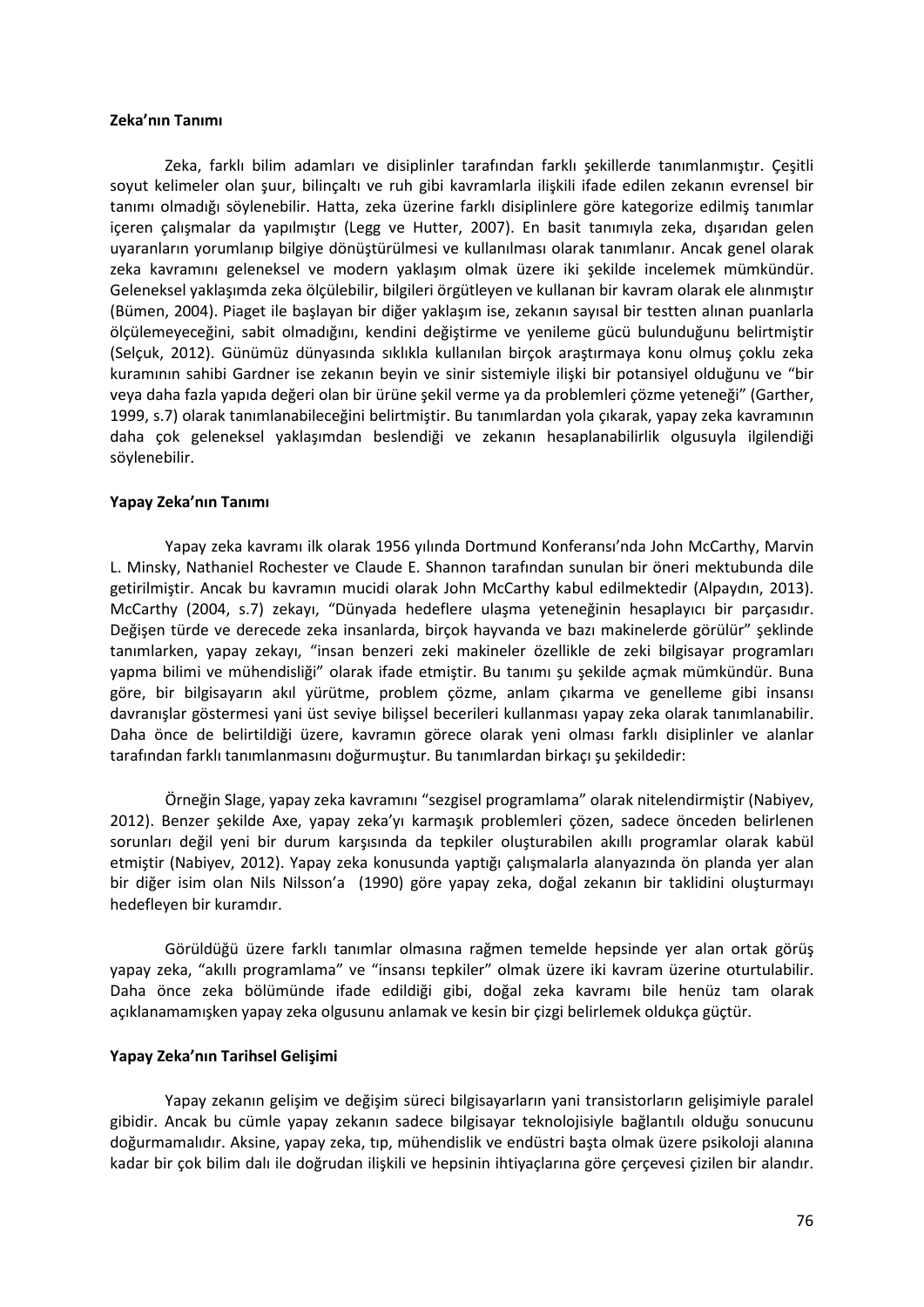Hatta yapay zeka felsefi açıdan bile ele alınmış ve canlılığı taklit bakımından makinelerin rolü başlığında incelenmiştir (Doğan, 2002).

Yapay zeka ile ilgili ilk ipuçları 1940'lara kadar gitmektedir. 1943 yılında McCulloch ve Pitts (1943) tarafından "Beynin Boolean Devre Modeli" geliştirilmiştir. Bu model basitçe belli varsayımları kullanarak beyinde nöronların nasıl çalıştığını matematiksel olarak açıklayan bir teoriye dayanmaktadır. Bu teori, beynin çalışma prensiplerini formülize ederek açıkladığından, yapay zekanın en önemli basamağı olarak kabul edilmektedir. 1948'lere gelindiğinde ise Shannon, bilgisayarların belli algoritmalar çerçevesinde karmaşık matematik teoremlerini ispatlamak ve satranç oynamak için kullanılabileceğini öne sürmüştür. Bu tarihi takiben 1950 yılında, İngiliz matematikçi Alan Turing, Mind adlı felsefe dergisinde "makineler düşünebilir mi?" sorusunu sorduğu makalesini kaleme almıştır. Bu makalesinde Turing, "karar verme ve problem çözme gibi becerileri, mantık kadar mevcut bilgileri de kullanarak bir insan çözebiliyorsa, makineler neden yapamasın?" sorusuna cevap aramıştır. Daha sonra sıklıkla kullanılacak olan "Turing Testi" tam olarak bu makalede ortaya atılan bir fikirdir. Ancak, konu edildiği dönemden bugüne kadar kullanılan ortak kavram olarak "yapay zeka", ilk defa 1956 yılında Dortmund konferansında John McCarthy tarafından dile getirilmiştir. Bu tarih ayrıca bu konu üzerine yapılan ilk konferans olarak tarihe not düşülmüştür.

Diğer taraftan bu dönemde (1950) bilgisayarlar "zeka" için en önemli gerekliliklerden biri olan "bilgiyi saklama" özelliğine henüz sahip değillerdi. Yapabildikleri ise sadece yüklenen komutları çalıştırmak gibi temel seviye işlemlerdi. Bu durumun bir sonucu olarak, 1956 yılına kadar yapay zeka alanının bir ilerleme göstermeden "sessiz" kaldığı söylenebilir.

1960'larde bilgisayarların artık daha kolay bilgi saklaması ve daha hızlı çalışmasıyla birlikte yapay zeka alanında farklı çalışmalar da ortaya çıkmıştır. Bunların ilki Newell and Simon tarafından geliştirilen "genel problem çözücü" ve MIT'nin yapay zeka laboratuvarlarında Joseph Weizenbaum tarafından geliştirilen ELİZA isimli programlardır. 1964-1966 döneminde geliştirilen ELİZA (Weizenbaum, 1966), yapay zekada doğal dil işleme programlarının ilk örneğidir. Bu dönem içerisinde yapay zeka elde ettiği popülerlikle, Arthur Clarke ve yönetmen Steve Kubrick tarafından, bugün artık geçerli olmadığını gördüğümüz, şu cümleyi söylemiştir: "2001 yılına geldiğimizde insan zekasına denk ya da onu aşan makinelerimiz olacak".

1980'ler, bilgisayarların bilgi saklama ve işleme gibi özelliklerine ek olarak bilgiler arası ilişki kurabildiği bir dönemdir. Bu dönemde gelişen algoritmik yapılar ve birçok kurum veya kuruluş tarafından sağlanan fonlarla John Hopfield ve David Rumelhart tarafından ortaya atılan ya da popülerleştirilen "derin öğrenme", yani bilgisayarın daha önce sakladığı veya kullandığı bilgileri yeni deneyimlerde kullanması olarak tanımlanabilecek bir teknik yapay zeka alanına kazandırılmıştır. Aynı dönemde, Edward Feigenbaum, uzman insanların karar mekanizmalarına benzer bir süreci taklit edebilen "uzman sistemler" programını da geliştirmiştir.

Takip eden dönemde, 1990'lar, insan beynini taklit ederek birbirinden bellek bakımından bağımsız, iletişim bakımından bağlı bilgi işleme yapıları olan yapay sinir ağları, sibernetik alanında yapay zekaya yeni bir boyut kazandırmıştır. Daha önce de belirtildiği üzere, yapay zeka birçok alandan beslenen ve bir çok alanı besleyen bir olgudur ve bu özelliğini bu yıllarda kazandığı söylenebilir. Yapay sinir ağları, belli bir görev için programlanmadıkları halde var olan örneklerden yolan çıkarak "öğrenen sistemler" olarak kabul edilmektedir. Buna göre, bir makine "kedi" olarak etiketlenmiş bir resmi kullanarak, daha önce kediler hakkında bir bilgiye sahip olmadan onlar hakkında tanımlayıcı karakterler ortaya koyabilir. Böylece bir sonraki kedi resmini tanıyabilir.

1997 yılında dünya satranç şampiyonu ve "büyük usta" olarak adlandırılan Gary Kasparov ile IBM tarafından geliştirilen satranç oynama programı Deep Blue, büyük bir duyuru ile bütün dünyanın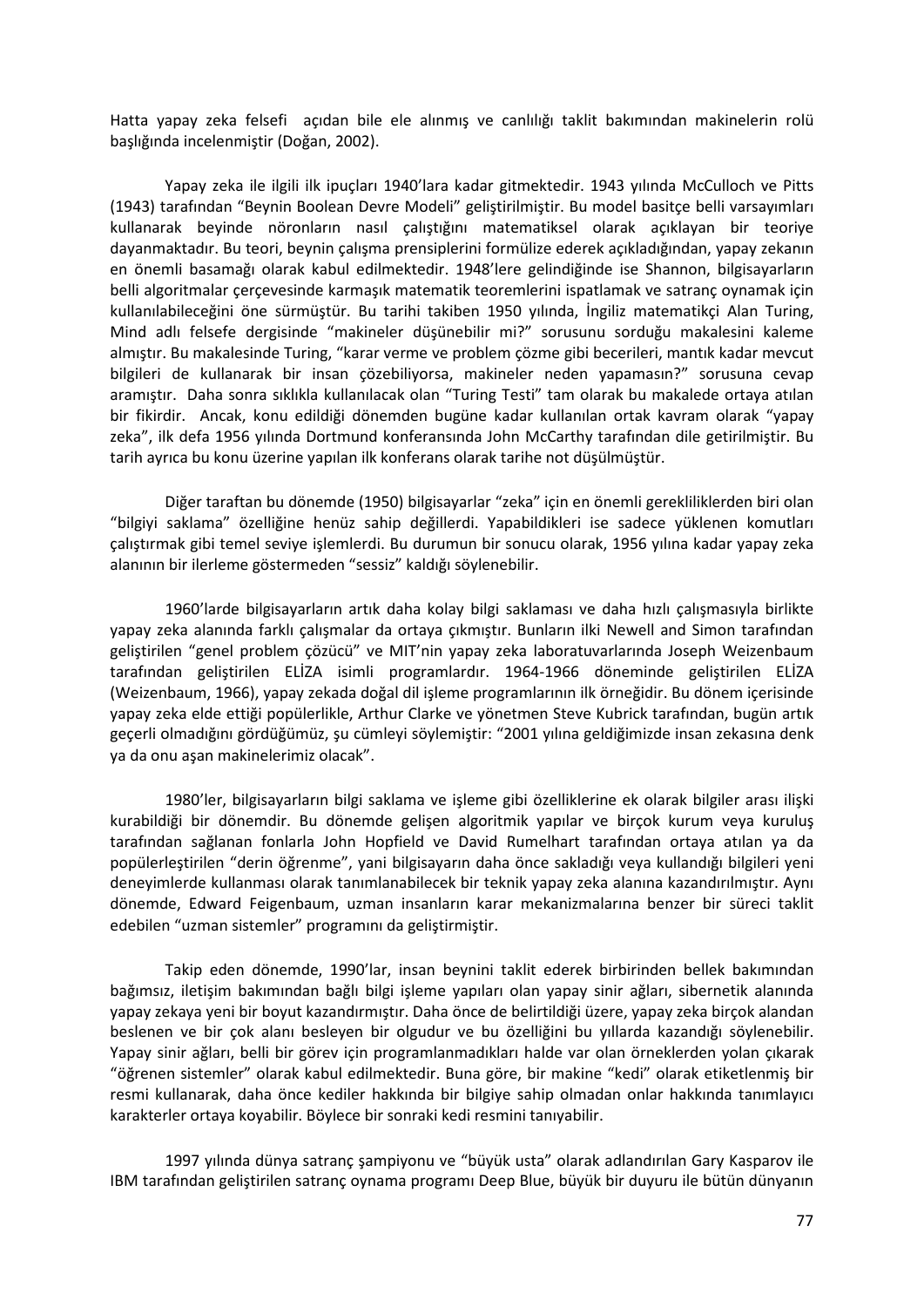izlediği bir maçta karşı kaşıya gelmiş ve Deep Blue Kasparov'u yenmiştir. Bu durum, çoğunluğun farkında olmadığı akıllı makineler konusuna toplum tarafından bir duyarlılık oluşmasını ve sadece bilim kurgu filmlerinin teması olan "insanlardan daha üstün maineler olacak" fikrinin "bir korku" olgusuyla birlikte genele yayılmasını sağlamıştır. Yine aynı dönemde Dragon Systems tarafından geliştirilen ve Windows'ta kullanılan ilk "konuşma tanıma yazılımı" piyasaya sürülmüştür.

2001 yılından başlamak üzere artık neredeyse hiçbir sorun yapay zeka için zor değildir. İlk olarak 2001 yılında yine MIT laboratuvarlarında Kismet olarak adlandırılan, insan mimiklerini kullanabilen, bir bebek gibi sosyalleşebilen, sosyal olarak öğrenebilen, sesini, ifadelerini, kafa hareketlerini insan benzeri kullanabilen bir robot geliştirilmiştir (Breazeal, 2004). Robotun tasarımcısı Cynthia Breazeal'a göre amaç "bir şeyleri öğrenirken toplumsal etkileşimlerle öğrenen sosyal olarak akıllı bir makine inşa etmek" olduğunu belirtmiştir (Breazeal, 2004, s.5).

Big Data çağını yaşadığımız günümüzde yapay zeka, kendine kolaylıkla çok farklı uygulama alanları bulmuştur. Özellikle bankacılık, teknoloji ve eğlence alanlarında yapay zeka uygulamaları etkin bir şekilde kullanılmaktadır (Elmas, 2007). Bugün hayatımızda sıklıkla duyduğumuz ve artık yabancı gelmeyen Siri benzeri kişisel asistanlar, sürücüsüz araçlar, anlık dil çevirileri, akıllı eğitim yönetim sistemleri, sanal sınıflar, hasta takip sistemleri, oyun kuramı ve stratejik planlama, el, konuşma, yüz ve örüntü tanıma, otomasyon, robotik gibi birçok uygulama hayatımızı bir şekilde kolaylaştırmak için sürekli geliştirilen ve güncellenen yapay zeka uygulamalarına dönüşmüştür. Bu sürecin bir bütün olarak görülebilmesi için aşağıda yapay zeka konusunda şu ana kadar değinilen bazı önemli dönüm noktalarının yıllara göre gelişimi gösterilmiştir.



Şekil 1. Yapay zekanın kronojik tarihi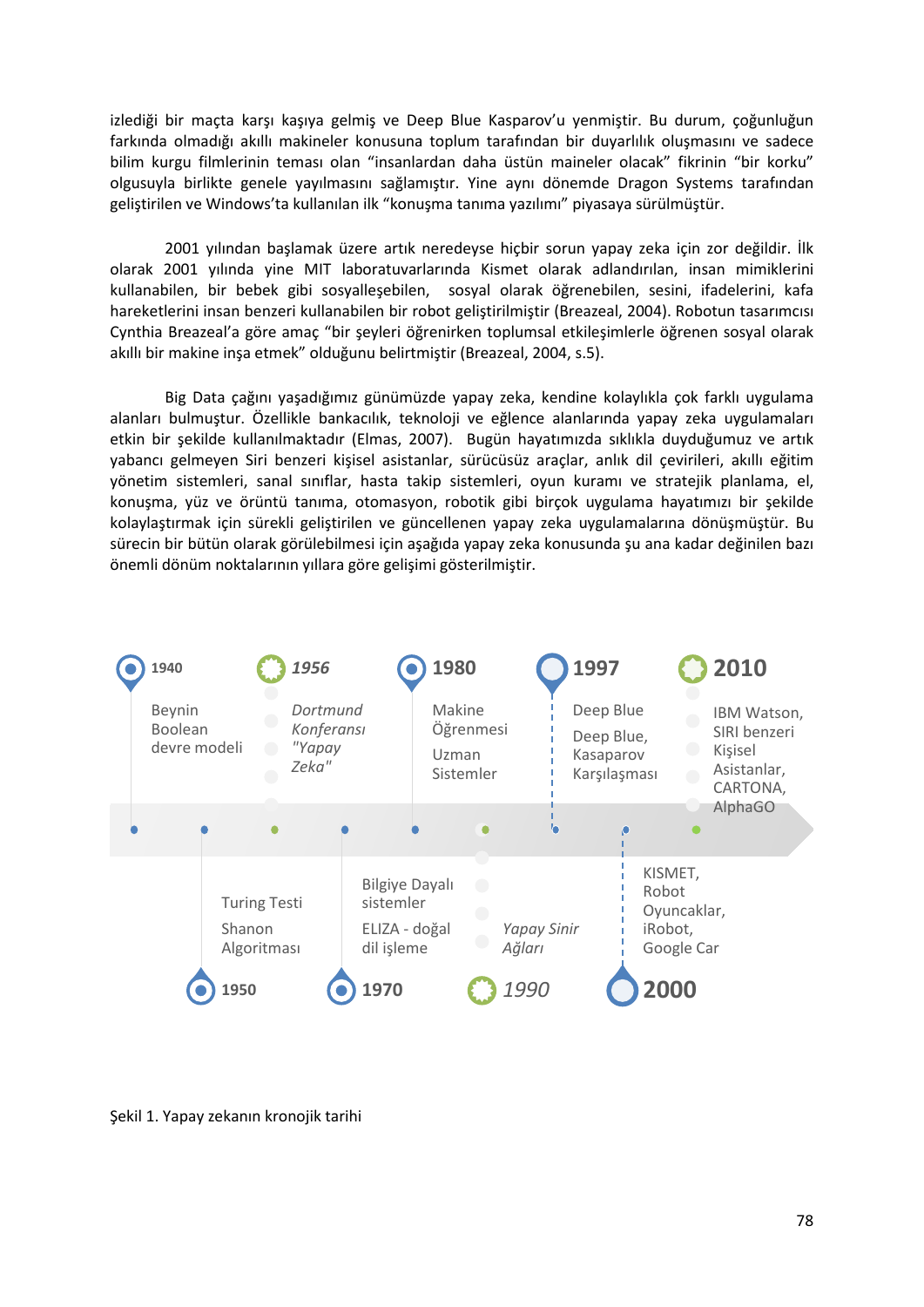#### **İlgili Teknikler ve Terminoloji**

#### *Zeki Makineler*

Bir önceki bölümünde bahsedildiği gibi Alan Turing yapay zeka konusunda önemli bir isimdir. Nitekim, "Makineler düşünebilir mi?" sorusuyla bir makinenin zeki olabilmesi durumunu ilk olarak ortaya atan isimdir (Turing, 1950). Bu soruyla birlikte günümüzde hala geçerliliğini koruyan ve "Turing Test" olarak adlandırılan bu test, Alan Turing tarafından geliştirilmiştir. Test, bir bilgisayarın insan gibi düşünüp düşünemeyeceğini belirlemek için yapılan yapay zekaya dayalı bir sorgulama sistemidir. Bazı çalışmalarda farklı versiyonlarına yer verilmesine karşın orijinal Turing testinde üç terminal, iki insan ve bir bilgisayar bulunur. İnsan katılımcılardan birinin görevi soru sormak, diğer insan katılımcı ve bilgisayarın görevi ise bu sorulara cevap vermektir. Soru soran insan, belli bir format ve bağlamda katılımcılara soru sorar, belli bir süre ve sorudan sonra cevap verenlerden hangisinin insan hangisinin bilgisayar olduğunu karar vermesi istenir. Test birçok kez tekrarlanır ve eğer bilgisayar bunların en az yarısında kazanırsa bilgisayar "zeki bir makine" olarak adlandırılır. Aşağıdaki şekil temel olarak bu sürecin işleyişini göstermektedir (Turing, 1950).



#### Şekil 2. Turing testi

#### *Algoritma*

Eğer yapay zeka bir hücre olarak kabul edilirse onun çekirdeğini oluşturan şey algoritmadır. Algoritma, basit olarak bir matematik problemini çözmek için belli tekrarlar ve fonksiyonlardan oluşan bir çözüm yoludur (Erbay, 2019). Yani bir tür problem çözme basamağıdır. Programlama alanında ise elde olan girdilere bağlı olarak bir çıktı oluşturma süreci olarak tanımlanabilir (Erbay, 2014). Bilindiği üzere bir sorunun birden fazla çözümü vadır. Algoritma'nın değeri probleme yaklaşım biçimi, performansı, ortaya çıkan sonuçların doğruluğu, kapsamı, ekonomikliği ve hızlı olması ile doğrudan ilişkilidir. Bunun en iyi örneği, Google yaratıcıları tarafından 1996 yılında geliştirilen belki de bu yüzyılın bilinen en meşhur algoritması olan PageRank algoritmasıdır (Holmes, Bialik ve Fadel,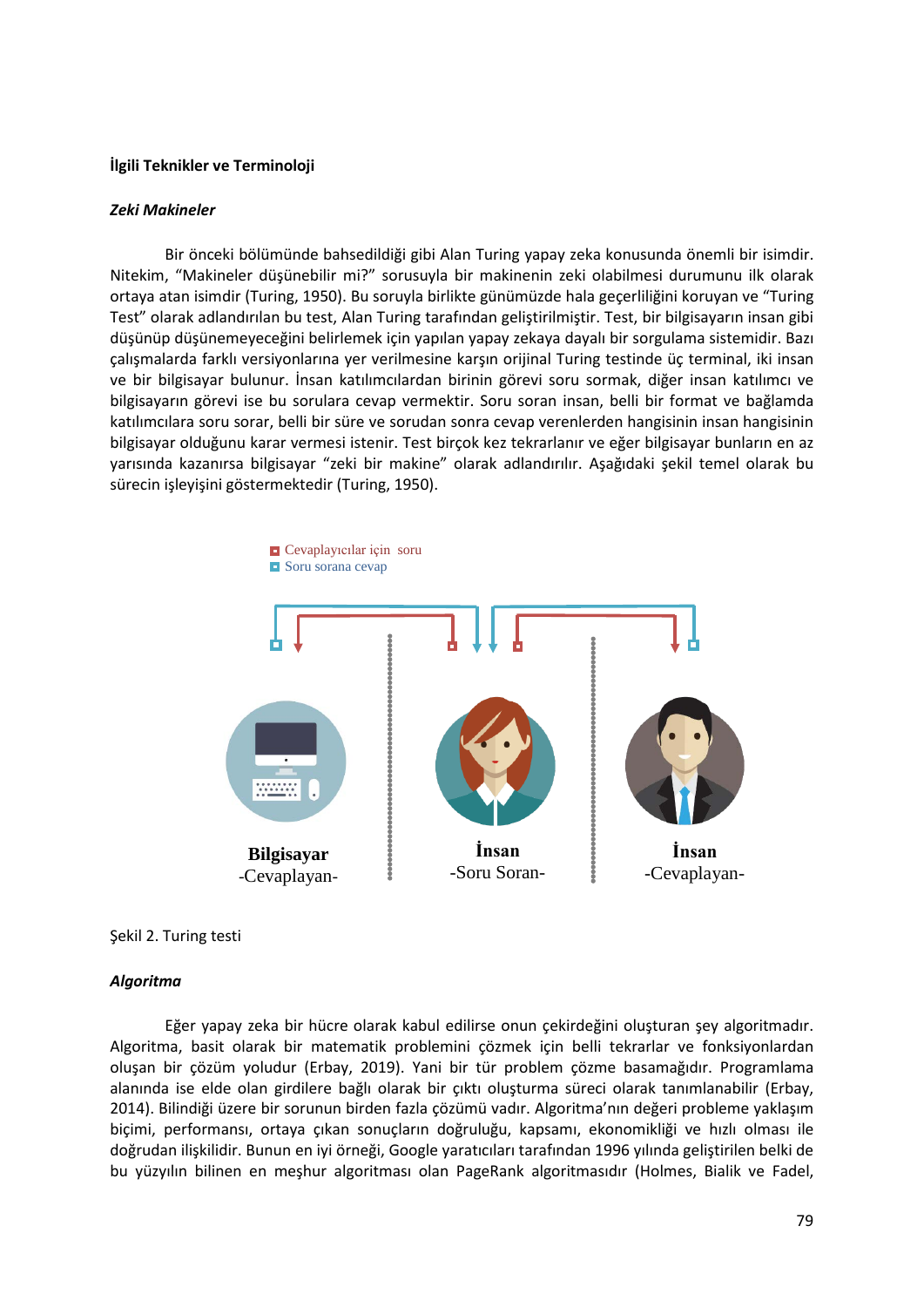2019). Bu algoritma temelde, bir web sayfasının aramada görece önemini ortaya koymak için kullanılır. Aslında, Google'dan önce Yahoo ve Altavista gibi oldukça popüler arama motorları olmasına rağmen, Google'ı ön plana çıkaran şeyin diğer özellikleriyle birlikte kullanıldığı bu algoritma olduğu söylenebilir.

Yapay zeka konusu üzerine yapılan çalışmalarda bir görüş, evrende insana dair her şeyin bir algoritma çerçevesinde işlediğini iddia eder. Buna göre, bilinç matematiksel olarak oldukça karmaşık bir algoritmanın sonucudur. Günümüzde yapay zeka düşünürlerinin çoğu için beyin, fonksiyonlarını fiziksel dünyanın kanunlarından alan bir yapıdır. Ve bunun bir sonucu olarak işlevleri, matematiksel bir formasyonla yani iyi tasarlanmış algoritmayla taklit edilebilir. Bu durum yapay zekanın ussal (akıla ait) bir özellik göstermesi anlamına gelir ki, Elmas'a (2007) göre böyle bir algoritma ancak "kritik ölçüde karmaşıklığa sahip olması" ile oluşabilir.

#### *Makine Öğrenmesi*

Yapay zekanın bir alt dalı olarak görülen makine öğrenmesi, bilgisayarlara bir problem çözmek için olabilecek her adımı önceden vermek yerine, algoritmalar ile ne yapacaklarını öğrenmelerini sağlamaktır. Bu durum önceden belirlenmiş bir yolu takip eden programlar yerine, dinamik olarak ortaya çıkabilecek bir soruna daha önce tanımlanmış/öğrenilmiş çok fazla sayıda içerikleri kullanarak çözüm bulan algoritmaların geliştirilmesi demektir (Gürsakal, 2017).

Makine öğrenme algoritmaları, verileri kullanarak bir desen ya da bir model oluşturup, bunu gelecekte karşılaşabileceği yeni durumları tahmin etmede kullanan yazılımlardır. Örneğin, geçmiş ya da anlık olarak piyasayı izleyen bir makinenin, gelecek piyasa analizleri yapması bir makine öğrenmesi olarak kabul edilebilir. Yani, makine öğrenmesi, (1) verilerin analizi, (2) model oluşturma ve (3) modeli kullanarak tanıma adımlarının tekrarlı bir şekilde kullanılarak geliştirildiği bir öğrenme-kullanma süreci olarak değerlendirilebilir.

## **Yapay Zeka Eğitimi Nasıl Geliştirir?**

#### **Eğitimde Yapay Zeka**

Daha önce belirtildiği gibi, artık neredeyse her gün yapay zeka ile ilgili bir haber veya bir içerik mutlaka bir şekilde karşımıza çıkmaktadır. Örneğin, dijital oyun severler için "Yapay zeka, karmaşık strateji oyununda dünya şampiyonunu yendi" gibi bir haber oldukça ilgi çekicidir. Benzer şekilde, her dönem en az bir film olmak üzere Hollywood yapımları tarafından hayatımıza giren bilim-kurgu düşkünleri için, "Matrix 4 yolda!" haberi büyük bir ilgiyle takip edilmektedir. Ya da, hemen hemen herkesi ilgilendirecek şekilde tamamen sürücüsüz – elektrikli arabaların hayatımıza gireceğini gösteren yeni nesil teknoloji severler için "Elon Musk'ın yeni akıllı arabası" haberi yerel kanallar dahil her haber mecrasında görülebilir. Ve son olarak, artık okula gitmeden evde istediğimiz zaman ve biçimde "öğrenme hızımıza ve sitilimize göre uzman sistemler tarafından eğitim" hem öğrenciler hem öğretmenler için oldukça cazip bir haberdir.

Sonuç olarak, yapılan yatırımlar ve teknolojik gelişmelerle yapay zeka uygulamaları, maliyet açısından gün geçtikçe düşerken, performans ve bilinirlik bakımından her geçen gün artmaktadır. Günlük hayatımızda bazen arka planda kalsa da etki bakımından bütünleşik, yaygın ve kaçınılmaz olmuştur. Ve bu teknoloji, Siri'den, dijital gazeteciliğe, hisse senedi hareketleri tahmininden suçu tahmin etmeye, yüz tanımadan tıbbı teşhislere kadar çok farklı alanlarda etkin şekilde kullanılmaktadır (Holmes ve diğerleri, 2019). Ancak bu çalışmanın konusu bu alanlardan çok, aslında farklı şekillerde çoktan sınıf içine girmiş olan yapay zekanın, eğitime ne şekilde katkı sağladığını ve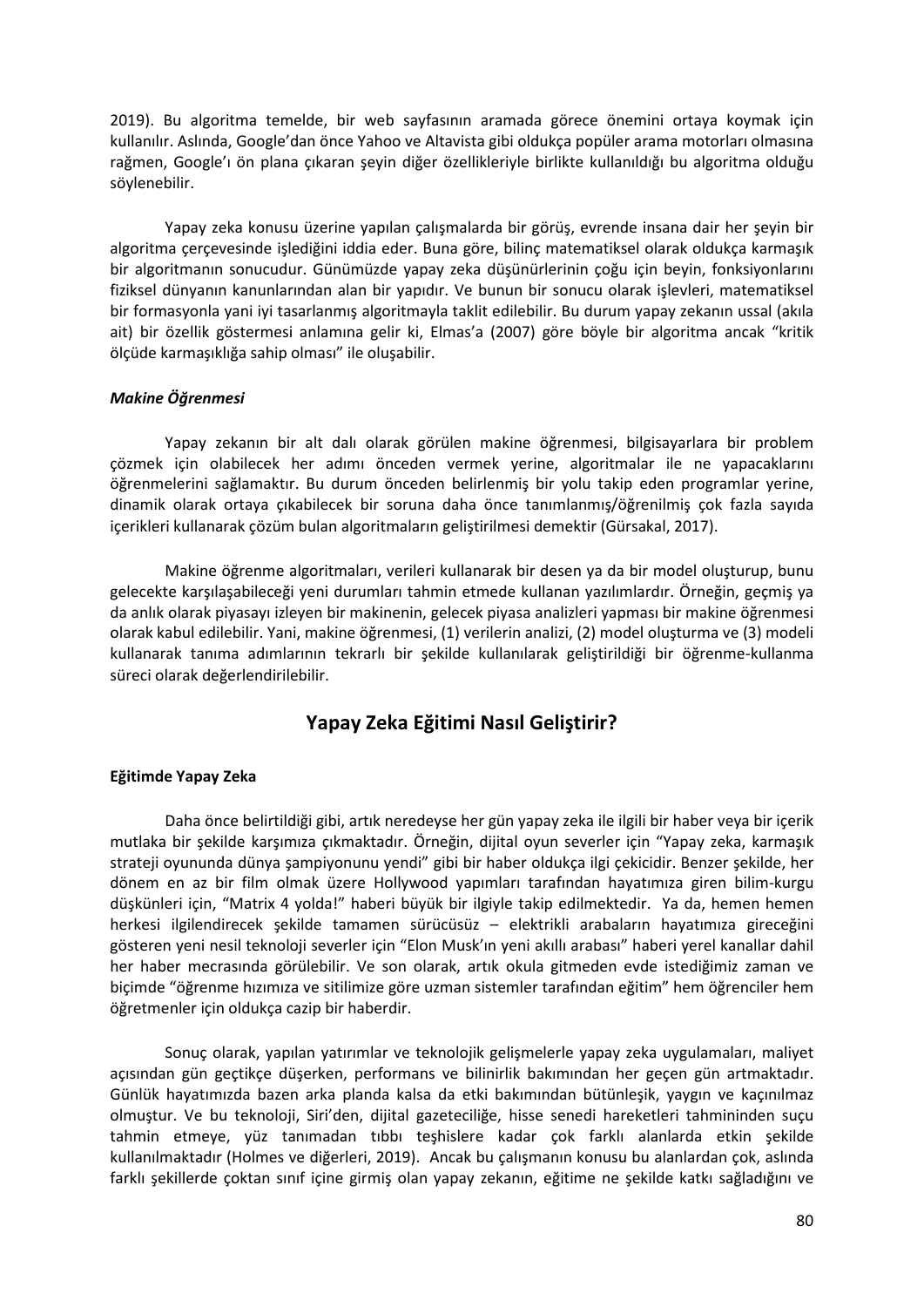hangi uygulamalarla kullanıldığını ortaya koymaktır (Luckin, Holmes, Griffiths ve Forcier, 2016). Aslında, eğitimde yapay zeka konusu birçokları için "robot öğretmenlerin" eğitim içerisinde yer alması olarak algılanırken, gerçek öngörülenden biraz daha farklıdır. Yapay zeka, ilgilendiği alanlar bakımından üç başlıkta toplanabilir. Bunlar, veri tabanlı (data-based), mantık tabanlı (logic-based) ve bilgi tabanlı (knowledge-based) yapay zeka yaklaşımlarıdır. 1980'lerden 2000'li yıllara kadar, yapay zekanın eğitimsel uygulamaları çoğunlukla bilgi tabanlı bir yaklaşıma dayanıyordu (Sleeman ve Brown, 1982). Belirtilen dönemde araştırma alanları, çoğunlukla akıllı öğretim sistemleri adı altında, domain, öğrenci ve pedagojik olmak üzere üç modülden oluşan yapılar üzerineydi (Woolf, 2009). O gün için tipik bir öğrenme yönetim sisteminde, domain modülü öğrenilecek alanı, öğrenci modülü öğrencinin bilgi ve öğrenme durumunu, ve son olarak pedagojik modül ise uyarlanabilir ve etkileşimli bir ara yüz ile öğrenciye öğrenme materyallerinin pedagojik bir yaklaşımla sunulmasını tanımlıyordu.

Bugün eğitimde yapay zeka çalışmaları incelendiğinde, sadece bilgi-tabanlı değil, veri ve mantık-tabanlı yapay zeka ve yapay zeka uygulamalarının hemen hemen her alanda yer aldığı farklı uygulamalar görülebilir. Bunlar arasında, kişiselleştirilmiş eğitim veya diyalog eğitim sistemleri, keşfedici eğitim, eğitimde veri madenciliği, öğrencilerin makale analizleri, akıllı ajanlar, chatbots, özel ihtiyaçlı çocuklar için eğitim, çocuk-robot etkileşimi, yapay zekaya dayalı değerlendirme sistemleri, otomatik test oluşturma sistemleri yer almaktadır. Dikkat edilirse bu alanlar çoğunlukla öğrenmeyi desteklemekle ilgilidir. Ancak eğitimde yapay zeka ayrıca okulları ve üniversiteleri yönetimsel yönden de desteklemektedir. Örneğin, ders programları, personel programları, sınav yönetimi, siber güvenlik, tesis yönetimi ve güvenliği, yapay zekanın okul yönetimine doğrudan, öğretime ise dolaylı olarak katkı sağladığı alanlardır (Holmes ve diğerleri, 2019).

## *Eğitimde Yapay Zeka'nın Kısa Tarihi*

Eğitimde yapay zekanın ilk uygulama örnekleri arasında 1920'de Ohio Üniversitesin çalışan Sidney L. Pressey gösterilebilir. Pressey'e (1950) göre, çoktan seçmeli testler öğrencilerin sadece başarılarını değerlendirmek için değil aynı zamanda öğrenmelerini pekiştirmek içinde kullanılabilirdi. Buna dayanak olarak, Edward Thorndike'nin etki kanununda yer alan "öğrenmeyi değerlendirmek için kullanılan testlerde, derhal geribildirim olmalıdır" ilkesini göstermiştir (Thorndike, 1927). Ve Pressey (1950), öğrencilere test sonuçlarını hemen gösteren ve doğru cevap konusunda onları yönlendiren ve gerekli bilgilendirmeyi yaparak öğrenmeleri destekleyen "makinelerden" bahsetmiştir. Her ne kadar fikirlerini, o dönemin şartlarında karmaşık yazıcılar oluşturma dışında gerçekleştirme şansı bulamasa da, bu çaba yapay zekanın ilk uygulama örnekleri arasında sayılmıştır (Holmes ve diğ., 2019).

Ayrıca, Pressey (1950), bugün yapay zekanın eğitimde kullanım alanlarından biri olan eğitimin yönetimi konusuna da değinerek, böyle bir makinanın sadece öğrencilerin öğrenmelerine destek sağlamayacağını ayrıca öğretmenlerin yüklerini de azaltacağını belirtmiştir. Testlerin değerlendirmesine daha az zaman ayıran öğretmen, öğrencileriyle de daha fazla zaman geçirme şansı bulacaktır.

Pressey'in bu yaklaşımından sonra, Harward üniversitesi profesörlerinden, davranışçı kuramın babası olarak görülen B. F. Skinner, II Dünya Savaşı sırasında Güvercin Projesi olarak da adlandırılan ve güvencinler üzerine yaptığı deneylerin, insanlar içinde kullanılabileceğini belirtmiştir (Pressey, 1950). Bunun sonucunda 1958 yılında, bilgisayarlardan önce, programlı öğretimin bilinen örneklerinden biri olan "öğretme makineleri" ni geliştirmiştir. Oldukça basit bir algoritması olan bu makine, iki gözü olan tahtadan bir kutudur. Bir göz öğrencinin soruları görebilmesini, diğer göz ise bir kağıt üzerine cevapları yazabilmesini sağlıyordu. Öğrenci dönen bir sistem üzerinde yer alan kağıda cevabı yazıp çevirdiğinde, sorunun doğru cevabını görebiliyor ve eğer cevap doğruysa Skinner göre "heyecan verici olan" diğer soruya geçebiliyordu. Skinner'a (1958) göre kullanılan bu "öğretme makinesi" kişisel bir öğretmen gibiydi. Ve biz bugün, Skinner tarafından başlatılan bir çalışmanın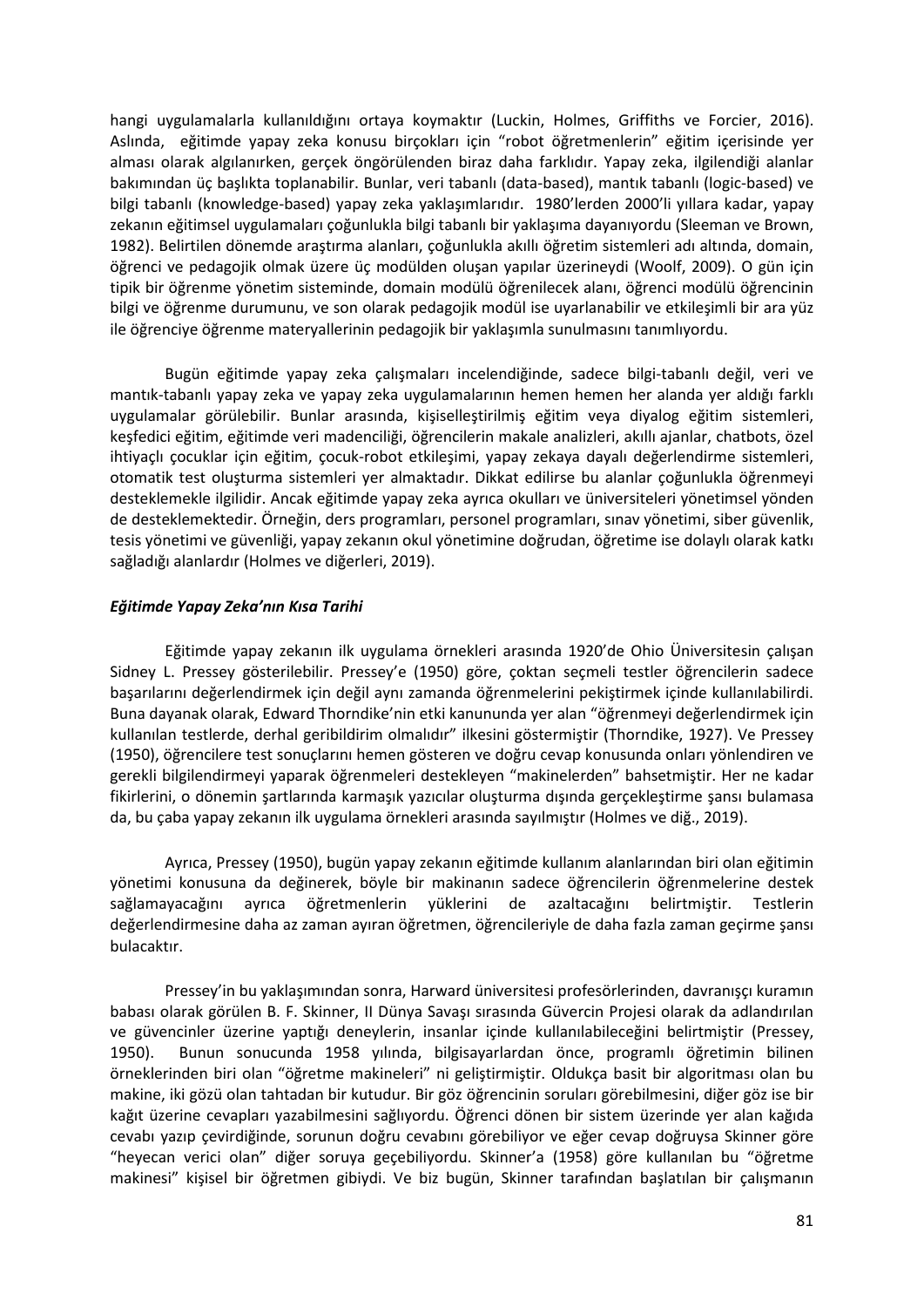yansımalarını eğitim teknolojisi alanında farklı isimlerden "kişiselleştirilmiş öğrenme" veya eğitimde yapay zeka uygulamalarında "akıllı öğretim sistemleri" olarak duyuyoruz.

## **Eğitimde Yapay Zeka Uygulamaları Nelerdir?**

#### **Uzman Sistemler**

Yapay zeka'nın son yıllarda gösterdiği gelişime paralel olarak geçmişi aslında oldukça eskiye dayanan uzman sistemlerde hem araştırma hem geliştirme alanında kendine büyük bir yer bulmuştur. Uzman sistemler, en genel tanımıyla belli bir alanda uzmanlaşmış kişilerin yerine getirdiği görevleri, çeşitli yapay zeka algoritmaları kullanarak yapan bilgisayar programlarıdır. Bilgi ve çıkarım temelli çalışırlar. Yani bir uzman sistemin etkin bir şekilde kullanılabilmesi için dört temel modüle ihtiyaç vardır Bunlar; (1) bilgi yenileme, (2) bilgi tabanı, (3) çıkarım/karar mekanizması ve (4) arayüz olarak sıralanmaktadır (Önder, 2003). Örneğin, tıp alanında uzmanlaşmış birisi nasıl ki elde ettiği bilgilere (bilgi tabanı) dayanarak bir probleme bir çözüm (çıkarım) üretebilirse, uzman sistemler içinde durum benzerdir.

Yapay zekanın bir dalı olan uzman sistemler, yapay zeka ile birkaç yönden ayrışırlar. Öncelikle, yapay zeka genel olarak bir insan zekasını taklit ederek bir problemi çözmeye odaklanırken, uzman sistemler, belli bir konuda uzmanlaşmış kişilerin çözebileceği sorunlara odaklanırlar. Bu yüzden, uzman sistemlerde çoğunlukla o alana ilişkin bilgi veri tabanının oluşturulması oldukça önemlidir. Örneğin, bir öğretmen sınıf yönetimi ile ilgili bir sorunu çözmek için sadece kendi bilgisini kullanırken, uzman sistemler farklı öğretmenlerden elde ettiği verileri ve sonuçları kullanarak, probleme ilişkin verilerin sisteme yüklenmesi ile olası çözümler konusunda bazen yüzde yüz bazen bu yakın yüzdelerle çözümler sunabilirler.

Yapay zeka ile uzman sistemler arasındaki bir diğer farklılık ise uzman sistemlerin çoğunlukla insan tecrübesine dayalı olmasıdır. Bilindiği gibi insan tecrübesi belirli bir bilgiyi elde etmek için yıllar süren bir çalışmanın sonucu elde edilen ve oldukça önemli görülen bir olgudur. Bu tecrübelerin bu gibi sistemlerle ölümsüzleşmesi ve her durum ve koşulda kullanılabilmesi bu sistemlerin oluşturulmasının altında yatan temel gerekçelerden biridir (Önder, 2013). Uzman sistemlerin eğitimde kullanım alanlarından biri uzaktan eğitimdir. Uzman sistemler, uzaktan eğitimde öğrenciye sunduğu tamamen bireyselleştirilmiş dönütler ve problemler yoluyla elde ettiği cevaplarla bilgi tabanını genişleten ve karar mekanizmalarını geliştiren yapılar sunarlar. Bu alanda en çok bilinen ve geniş çaplı geliştirilen uzman sistem örneği, Stanford Üniversitesinden Prof Feigenbaum ve arkadaşları tarafından, tıp alanında bakteriyel hastalıkların teşhis ve tedavisinde kullanılmak üzere geliştirilen MYCIN'dir (Doğaç, 2010). Bu sistemi kullanmak isteyen bir doktor, uzman sisteme bağlı DEC-20 olarak adlandırılan bir arayüz kullanarak sistem tarafından sorulan genel bilgiler ve tahlil sonuçları gibi çeşitli sorulara cevap vermeleri istenir. Bununla birlikte eğer bilinmeyen bir veri olursa, "henüz bilinmiyor" cevabı da sisteme eklenebilir. Sistem tıpkı bir uzman insan gibi, algılama, kavrama ve eylem gibi üç aşamalı bir süreç kullanarak olabilecek eksik verilerle birlikte teşhis ve tedaviyi önerir (Holmes ve diğerleri, 2019).

#### **Akıllı Öğretici Sistemler**

Akıllı öğretici sistemlerden önce, yapay zekanın gelişim sürecinin bir önceki evresi sayılabilecek bilgisayar destekli öğretime (BDÖ) biraz değinmek gerekir. Özellikle 1960 ve 1970'li yıllar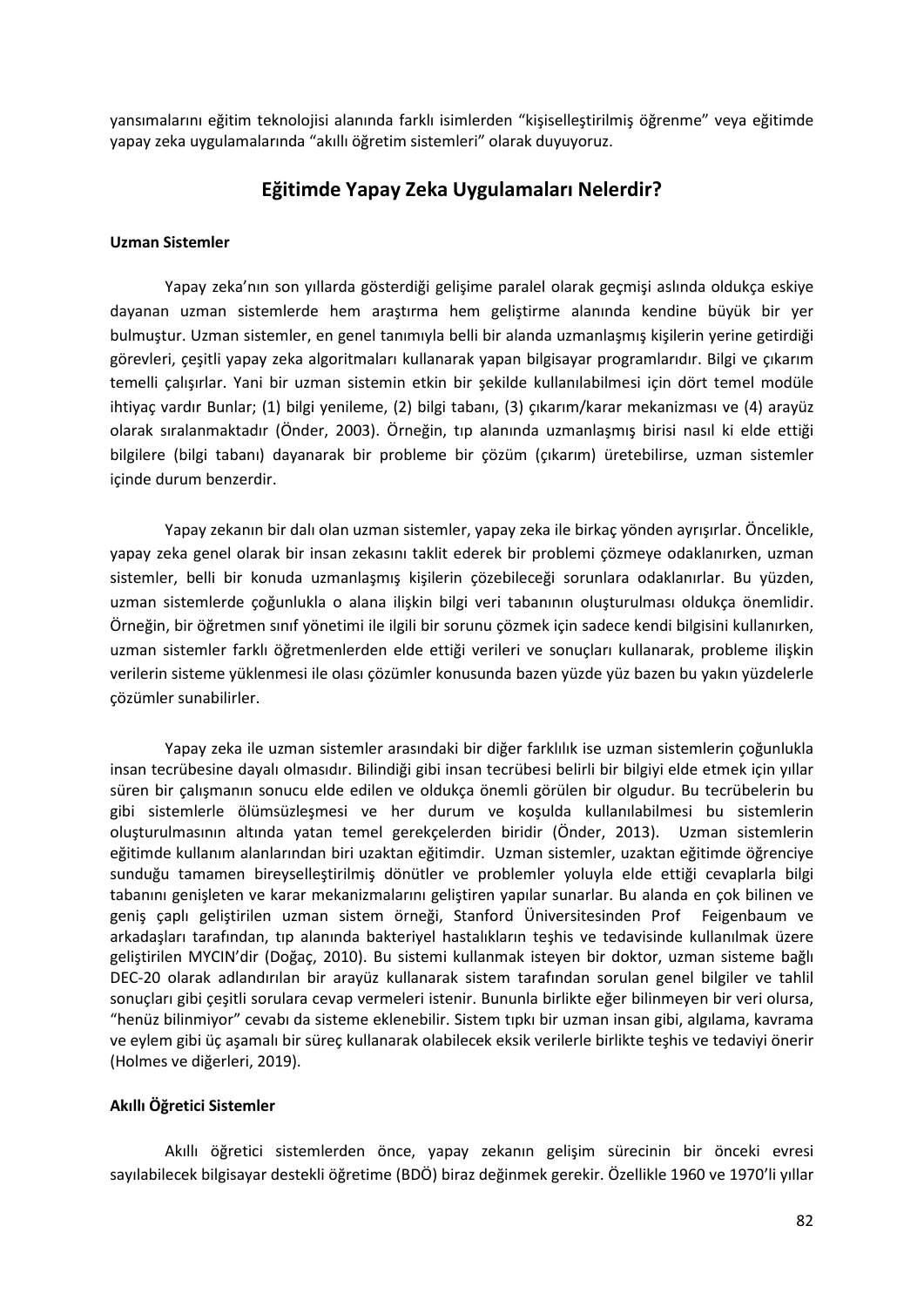için ortaya çıkan uygulamalar açısından BDÖ'nün altın çağı diyebiliriz. Bu dönemde en bilinen BDÖ örnekleri arasında İlinois Üniversitesi tarafından geliştirilen PLATO sayılabilir. PLOTO, aynı anda binlerce öğrencinin bazıları interaktif olmak üzere üniversitenin standart ders materyallerine ulaşmasını sağlıyordu. 1970'li yıllarda geliştirilen bu sistem, bugün hala etkin bir şekilde kullanılan kullanıcı formaları, e-mailler, anlık mesajlar, uzak masaüstü bağlantısı ve çok oyunculu oyunlar gibi eğitim teknolojisi için oldukça yeni araçlar içeriyordu. Ancak hem öğretim içeriği hem işleyiş bakımından her öğrenci için aynı yapıdaydı. Yani her öğrencinin aynı seviyede olduğu önkoşulu ile çalışıyordu. Ve bu durum, John Selef ve William Clancey'nin BDÖ uygulamalarının öğrencilerin bireysel ihtiyaçlarına cevap verebilecek ve yapay zeka tekniklerini kullanabilecek şekilde adapta etmek için yeni yaklaşımlar üzerine çalışmalarına neden oldu. Çalışmalar, doktora öğrencisi Jaime Cabonell'in doktora tezinde belki de akıllı öğretici sistemlerin ilk uygulaması olan SCHOLAR adlı sistemi tanıştırmasıyla bir sonraki aşamaya geçti (Carbonell, 1970).

Bilgisayar destekli öğretimin ikinci nesli sayılabilecek Akıllı Öğretici Sistemler (AÖS), eğitimde yapay zekanın en çok kullanılan uygulamaları arasında yer alır. Genel olarak, AÖS'ler tıp, matematik veya fizik gibi iyi yapılandırılmış konular aracılığıyla her bir öğrenciye uygun ve adım adım yürütülen kişiselleştirilmiş öğrenme ortamları sağlarlar (Alkhatlan ve Kalita, 2018). Murray'a göre, "AÖS'ler, öğretim içeriği (ne öğretileceğini belirten) ve öğretme stratejileri (nasıl öğretileceğini belirleyen) için ayrı veri tabanlarına veya bilgi yapılarına sahip, öğretimin dinamik bir şekilde verilebilmesinde öğrencinin konulara hakimiyetine göre çıkarımlarda bulunan bilgisayar tabanlı öğretim sistemleridir" (Karlgren, 2005, s.23). Burada sistem, öğrencinin başarı ya da yanlışlarına göre, ilgili öğrenme materyali ve aktivitelerini kullanarak öğrenciye adım adım bir yol belirler. Bu yol, gelen dönütler doğrultusunda zorluk seviyesi, ipuçları veya açıklamalar bakımından sürekli güncellenerek öğrenci ihtiyaçlarına göre ayarlanır. Amaç, belirlenen konuda öğrencinin etkili bir şekilde öğrenmesini sağlamaktır.

Akıllı öğretici sistemlerin ilk örneği, SCHOLAR'dır. Bu sistemin temel pedagojik yaklaşımı Sokratik diyalog prensiplerine dayanır. SCHOLAR yapay zeka tekniklerini kullanarak anlamsal bir ağdan (burada anlamsal ağ, coğrafya bilgisini temsil etmenin bir yolu olarak görülebilir ki konu içinde anlamsal ilişkili kavramlar birbirine bağlıdır), öğrencinin cevaplarına bireysel karşılıklar veren bir yapı oluşturur. SCHOLAR'da, örneğin, bir diyalog aşağıdaki gibi gerçekleşebilir (Carbonell, 1970):

*SCHOLAR*: Soruyu cevaplamak için aşağıdakilerden birini kullanın: Sucre, French,

*Argentina, Spanish. Şili'nin dili hangisidir?*

*SCHOLAR: çok fazla zaman harcıyorsun….*

*Öğrenci: Spanich*

*SCHOLAR: "Spanish" yazmalıydın. Çok güzel.* 

SCHOLAR'dan günümüze sayısız akıllı öğretici sistemler gelmiştir. Bunlar arasında, WHY (Collins ve diğerleri, 1977), BUGGY (Suppes, 1981), SOPHIE (SOPHisticated Instructional Environment) (Brown ve diğerleri, 1982) ve LISP Tutor (Anderson ve diğerleri, 1984) sayılabilir (Günel, 2006). Bu uygulamaların hepsi farklı konu alanlarından gelmesine ve farklı teknolojiler barındırmasına rağmen, akıllı öğretici sistemleri temsil eden üç temel modül kullanmaktadır. Bunlar; konu hakkında bilgi sağlayan domain modülü, etkili öğretim yaklaşımlarını belirleyen pedagoji modülü ve son olarak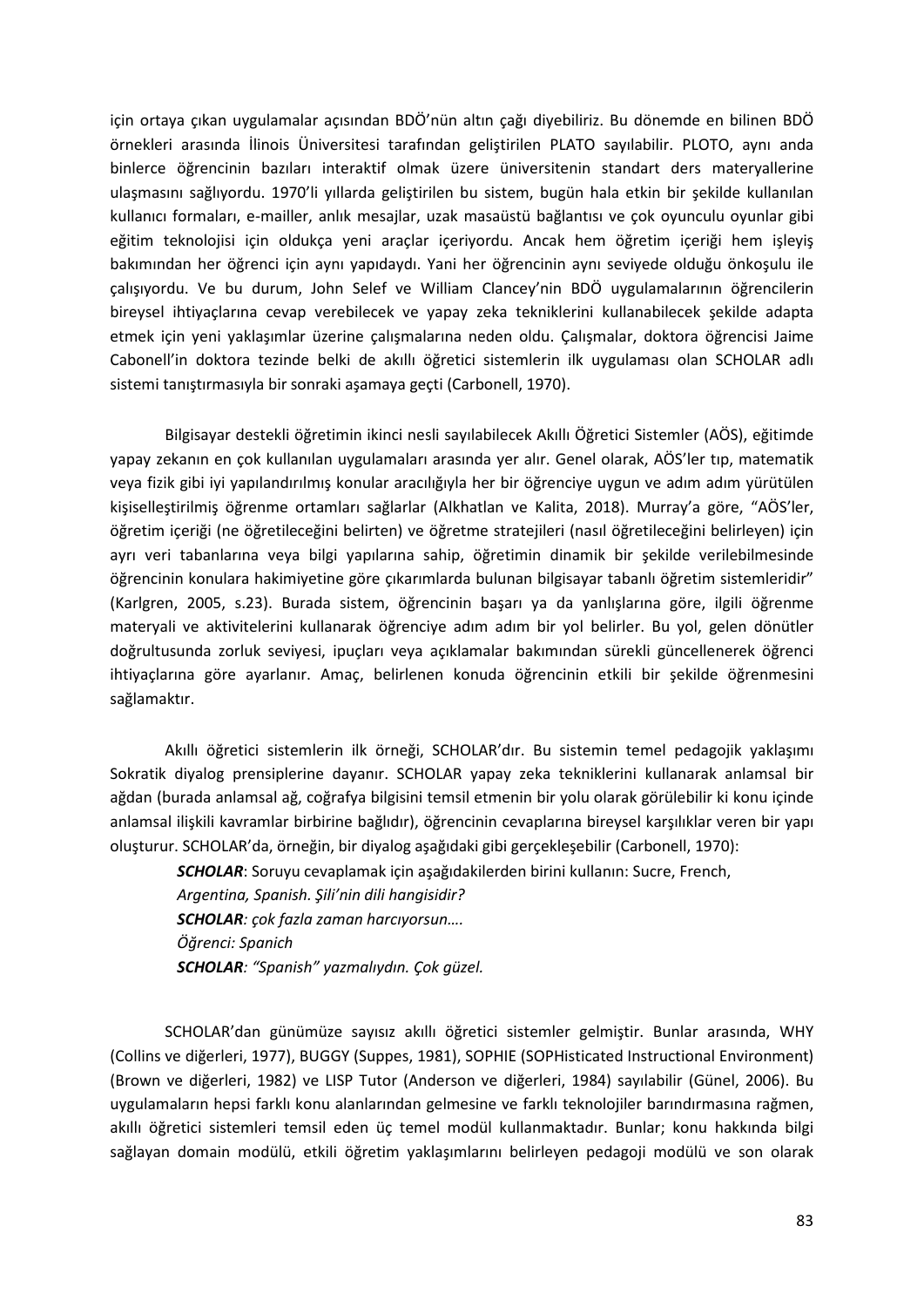öğrenciler hakkında bilgi tutan öğrenen modülüdür. Aşağıdaki şekil, tipik bir akıllı öğretici sistemin temel yapısını göstermektedir.



Şekil 3. Akıllı öğretici sistem yapısı (Homes ve diğerleri, 2019' dan uyarlanmıştır)

Yukarıdaki örnekte görülebileceği gibi, uyarlanabilir öğrenme aktiviteleri, yani öğrencinin ihtiyaçları ve becerileri dikkate alınarak hangi içeriğin ne şekilde sunulacağı, öğrenen, domain ve pedagoji modüllerine dayanır. Dikkat edilirse kullanıcı ara yüzünden gelen verilere bağlı olarak öğrenen modülü sürekli güncellenir. Öğrenen modülü, öğrencinin belirlenen konuda öğrenme deneyimlerini tutar ve buna bağlı olarak, içerik ve pedagojik açıdan en uygun şekilde öğretim içeriğini sunar. Modül ayrıca, sistemi kullanan bütün öğrencilerden benzer şekilde veri toplayabilir, böylece sistem elde ettiği verileri kullanarak kendi öğrenme aktivitelerini öğrencilerin olası kavram yanılgılarını kapsayacak şekilde genişletebilir. Akıllı öğretici sistemler ayrıca öğrencinin sistem ara yüzünü kullanma deneyimlerinin tamamını da saklarlar. Örneğin, öğrencinin ekranda tıkladığı şey, ne yazdığı, ne kadar beklediği, fare ile ekranda nerelerde gezindiği gibi bilgileri öğrencilerin konu ile alakalı olası yanılgılarını ortadan kaldırmak ve kullanım sorunları belirlemek için kullanabilirler.

### **Diyalog Tabanlı Öğretici Sistemler**

Akıllı öğretici sistemler (AÖS) altında konu edilen SCHOLAR, aslında bir yönüyle diyalogtabanlı öğretici sistemlerin ortaya çıkmasını sağlamıştır. Buna göre, sadece öğretim materyalleri ve öğrenme aktivitelerini kişiselleştirilmiş bir şekilde sunmak yerine (ki bu akıllı öğretici sistemlerin temel özelliğidir), SCHOLAR öğrencileri öğrenilecek konuya diyalog tabanlı bir yöntemle sunmuştur. Ancak AÖS'lerden farklı olarak, diyalog-tabanlı öğretici sistemler (DTÖS) bütünüyle bu amaç için geliştirilmiş bulanık mantığı kullanırlar. DTÖS üzerine akla gelen ilk örneklerden biri Rovick ve Michael (1986) tarafından geliştirilen CIRCSIM olabilir.

CIRCSIM, 1980 yılında İlinois Teknoloji Enstitüsü'nde bilgisayar destekli öğretim sistemi olarak başlayan geliştirilme sürecine 2000'li yıllara kadar CIRCSIM-tutor 3. versiyon ile devam etmiştir. Sistem, birinci sınıf tıp fakültesi öğrencilerinin kavram yanılgılarını tanımlayabilen ve bu hataları düzeltmek için açıklamalar yapan etkili bir öğretim sistemi olarak tasarlanmıştır.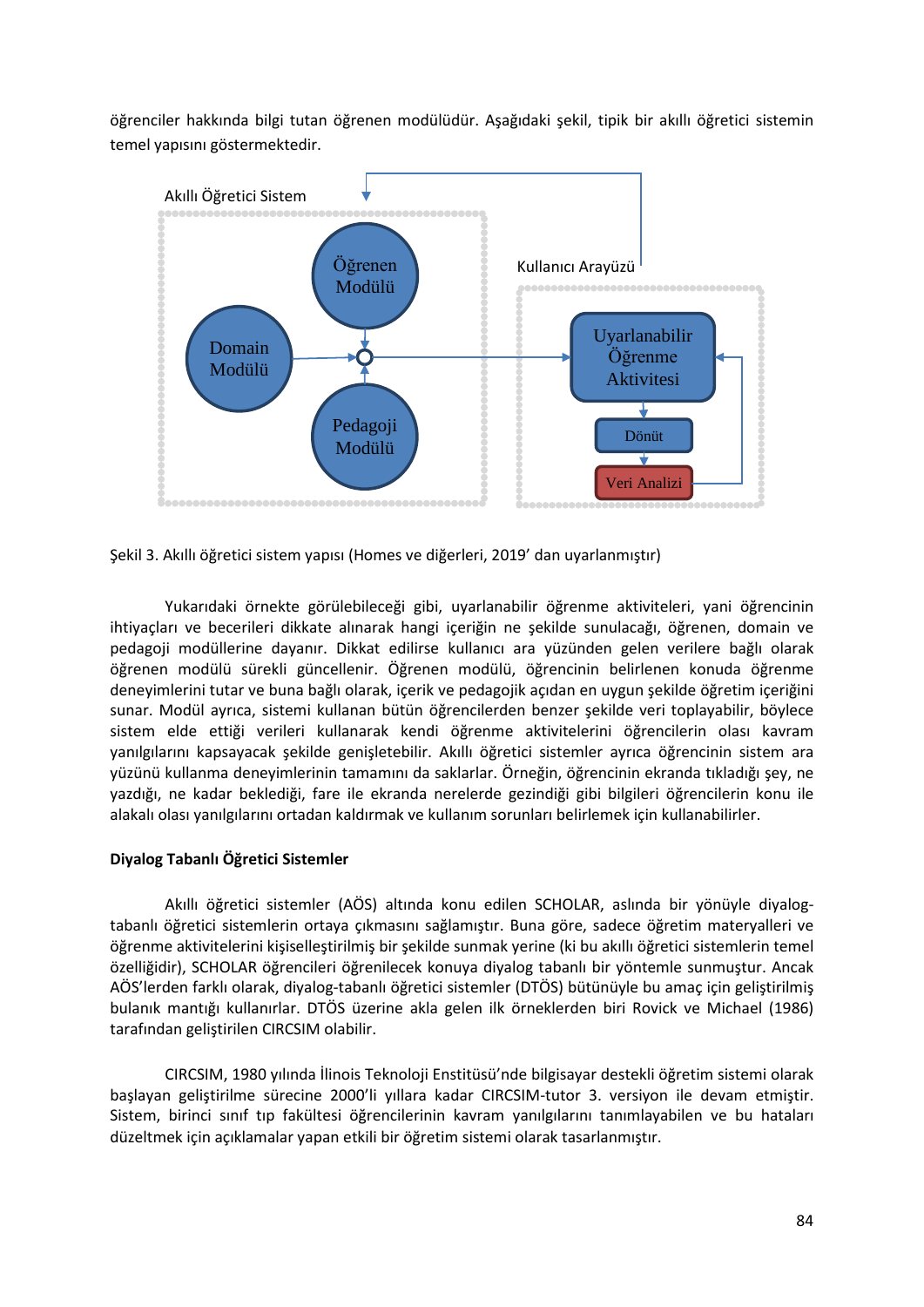Bloom'a (1984) göre, bire bir öğretim, öğrenciler için en etkili öğrenme ortamıdır. Bloom, bir öğretmen tarafından bireysel olarak eğitim alan öğrencilerin sınıf koşullarında eğitim alanlara göre daha başarılı olduğunu gözlemlemiştir. Bu ilkeye bağlı olarak, CIRCSIM, etkili bir öğrenme ortamı oluşturmak için sınırlandırılmış doğal dil işleme ve üretme mekanizmaları ile bire bir öğretici diyalogları üretir. Holmes ve diğerlerine (2019) göre DTÖS'ler ayrıca kural tabanlı uzman sistemler yaklaşımını da kullanmaktadır. Bu kurallar şu şekildedir:

Eğer öğrenci cevabı doğruysa, o zaman devam et. Eğer öğrenci cevabı kısmen doğruysa, o zaman bilgi ver ve devam et. Eğer öğrenci cevabı hemen hemen doğruysa, iç içe geçmiş bir yöntem kullan. Eğer öğrencinin cevabı "bilmiyorum" ise, o zaman cevabı ver ve devam et. (Holmes ve diğerleri, 2019)

CIRCSIM ilk versiyonu sadece öğrenci cevaplarını bir "tahmin tablosu" üzerinde önceden tanımlanmış deneysel süreçleri kullanarak puanlayıp, öğrenciden nitel tahminlerde bulunmasını isterken, üçüncü versiyonunda problem çözme merkezi, öğrenci modelleri, eğitim planlayıcısı, girdi çözümleyici, ekran yöneticisi gibi oldukça karmaşık sistemleri sürece dâhil etmiştir. Bu sayede program, çeşitli işlem sıralarını takip ederek öğrencilere adım adım yol gösteren, verilen bilgiye bağlı olarak öngörülen sonuca ulaşmada onları yönlendiren ve belirlenen konuda öğrencilerin bir model oluşturmasına imkan sağlayan bir sistem oluşturmuştur (Shah, 1997).

Diyalog tabanlı öğretici sistemlere diğer örnekler AutoTutor ve WatsonTutor gösterilebilir (Graesser, VanLehn, Rosé, Jordan, ve Harter, 2001). Memphis Üniversite'sinde geliştirilen AutoTutor, bilgisayar bilimleri, fizik ve biyoloji gibi alanlarda online görevleri adım adım yerine getirmek için "insan öğretici" ve öğrenci arasındaki diyalogları taklit eden en etkili sistemlerden biri olarak gösterilmektedir (Graesser ve diğerleri). Sistem, öğrencinin bir konu üzerine detaylı cevaplar üretmesini ve derinlemesine bilgi sahibi olmasını amaçlar. Sistem içerisinde AutoTutor ve öğretici diyalogları çoğunlukla beş aşamadan oluşur. Bunlar; (1) autoTutor tarafından sorulan bir soru ya da problem, (2) öğrencinin soruyu cevaplamak için kullandığı ifadeler, (3) sitemin öğrencinin cevabını değerlendirmesi, (4) sitemin kararına bağlı olarak dönüt, yanlışları düzeltme, soru, yönlendirme, ipucu, açıklama ve özet vermesi ve (5) öğrencinin cevabını geliştirmek için iki ve dördüncü adımların tekrarıdır (Nye, Graesser ve Hu, 2014). Diyalog tabanlı bir öğretici sistemde, diyalog aşağıdaki gibidir (Nye, Graesser ve Hu, 2014, s.434):

*AutoTutor* <Ana Soru>: Bir çocuğun serbest düşen bir asansörde olduğunu ve anahtarlarını önünde hareketsiz tuttuğunu ve gitmesine izin verdiğini varsayalım. anahtarlara ne olacak? Sebebini açıkla.

Öğrenci: Anahtarlar hareket etmez, fakat başlangıç noktasının üzerinde olurdu

*AutoTutor* <Daha fazla bilgi>: Bahse girerim biraz daha açıklayabilirsin.

Öğrenci: Yer çekimi nedeniyle anahtarların hızı aynı kalır.

*AutoTutor* <İpucu> : Peki dahil olan nesnelerin ivmesi ne olacak?

Öğrenci: ivme nedir?

*AutoTutor* <Cevap> :sorunu cevap vermeye çalışayım. İvme zaman içindeki hızdaki değişim orandır, örneğin daha hızla veya daha yavaş gitmek gibi. İvme bir vektör miktarıdır, bu nedenle bir yönü olması gerekir.

*AutoTutor* <İpucu> : Tekrar deneyelim. Peki dahil olan nesnelerin ivmesi ne olacak?

Öğrenci: Asansördeki nesnelerin ivmesi, dünyanın yerçekimi ivmesi olan asansörün ivmesi ile aynıdır.

*AutoTutor* <Kısa Geribildirim>: İyi iş!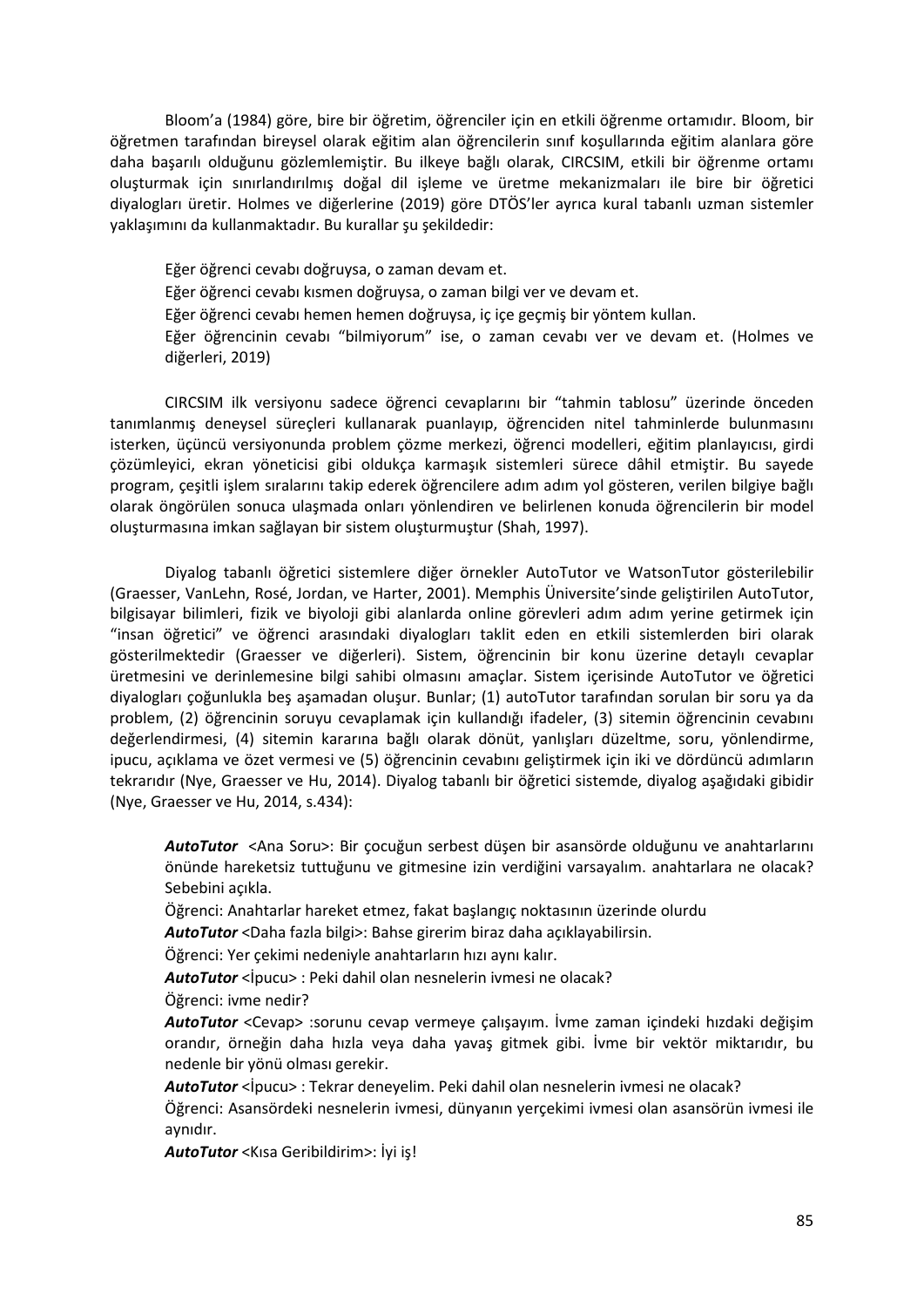*AutoTutor* <Yönlendirme>: Bunu dene. Nesneler hangi yöne gidiyor? Nesneler düşüyor <öğrenciyi bir şey ifade etmeye yönlendirmek için el hareketi>? Öğrenci: aşağı doğru *AutoTutor* <Kısa Geribildirim>: Doğru. **AutoTutor** < Yönlendirme - Tamamlama>: Nesneler aşağıya düşüyor.

Sistem tarafından yürütülen bu diyalog, beklenti ve kavram yanılgıları çevresinde oluşur. Öğretici sistem, öğrenci tarafından verilen doğru cevapları (beklentileri) ve sıkça ifade edilen geçersiz cevapları (kavram yanılgıları) kaydeder ve anlamsal analiz araçları, öğrenci cevaplarının öngörülen beklentileri ne kadar kapsadığını ve kavram yanılgılarını belirler. Buna bağlı olarak, sistem öğrenciye uygun şekilde dönüt verir.

## **Sonuç**

Yapay zeka ve yapay zekanın eğitimde kullanımına ilişkin çeşitli araçlar ve örneklerin bir bütün olarak verilmeye çalışıldığı bu çalışmada, şunu kabul etmek gerekir ki; eğitimde yapay zeka konusunda yapılacak her açıklama veya her bilgi, mutlaka eksik kalacaktır, çünkü yapay zekaya dayalı yeni eğitimsel uygulamalar yeni tekniklerle birlikte bugün olduğu gibi yarın karşımıza çıkacaktır. Bu çalışmada oldukça kısıtlı ve temel prensipleriyle anlatılmaya çalışılan yapay zeka uygulamaları ve örnekleri, eğitim içerisinde farklı boyutlarda (hedef kitle, öğrenme alanı, öğrenme yaklaşımı, öğrenmeyi destekleme ve öğretimi destekleme) ve farklı örneklerle gelişimi sürdürmektedir. Daha önce de belirtildiği gibi, yapay zeka sadece öğrenmeyi desteklemek için değil, öğretim, değerlendirme, sınıf yönetimi, idari işler, öğretmen görevleri ve okul yönetimi gibi çok farklı alanlarda etkin şekilde kullanılmaktadır.

Yapay zeka tarihi incelendiğinde eğitimde, teorilerle teknolojileri bir araya getirerek büyük bir değişime neden olduğu ve bu değişimin öğretim sürecinin her aşamasında baştan ayağı devam edeceği görülmektedir. Ve bu dönüşüm, neredeyse bütün eğitimsel yaklaşımlarda altı çizilen "bire bir öğrenme" ilkesi çevresinde olacağı düşünülmektedir. Buna göre, özetle yapay zeka, eğitimi sırasıyla şu dört başlıkta dönüştürme potansiyelini artarak devam ettirecektir; (1) öğretim süresince öğrencilere yapay zeka ile bire-bir ve etkili destek sağlanabilir, (2) testler ve değerlendirmeler hem öğrenciler hem öğreticiler açısından yapay zeka ile yeni bir boyut kazanabilir, (3) farklılaştırılmış ve bireyselleştirilmiş öğrenme daha etkin ve yaygın kullanılabilir ve son olarak (4) eğitimde çok önemli bir yer tutan dönüt yapay zeka ile öğrencilerin ihtiyaçları doğrultusunda otomatikleştirilebilir.

Son söz olarak; dünya çapında tanınan, yapay zeka alanında yaptığı çalışmamalarla ön planda yer alan bir geliştirici ve bir otorite olan Edward Fredkin'e göre, "Tarihte üç büyük olay vardır. Bunlardan ilki kainatın oluşumudur. İkincisi yaşamın başlangıcıdır. Üçüncüsü de yapay zekanın ortaya çıkışıdır." Bu cümleden hareketle, yapay zekanın potansiyeli ve gidebileceğe nokta hayal edilenin çok ötesinde olduğu söylenebilir. Baş döndürücü bir hızla ilerleyen bu teknolojinin eğitime farklı açılardan güç kattığı ve öğretim sürecinde karşılaşılan sorunların aşımında daha büyük bir ivme yaratacağı kesindir.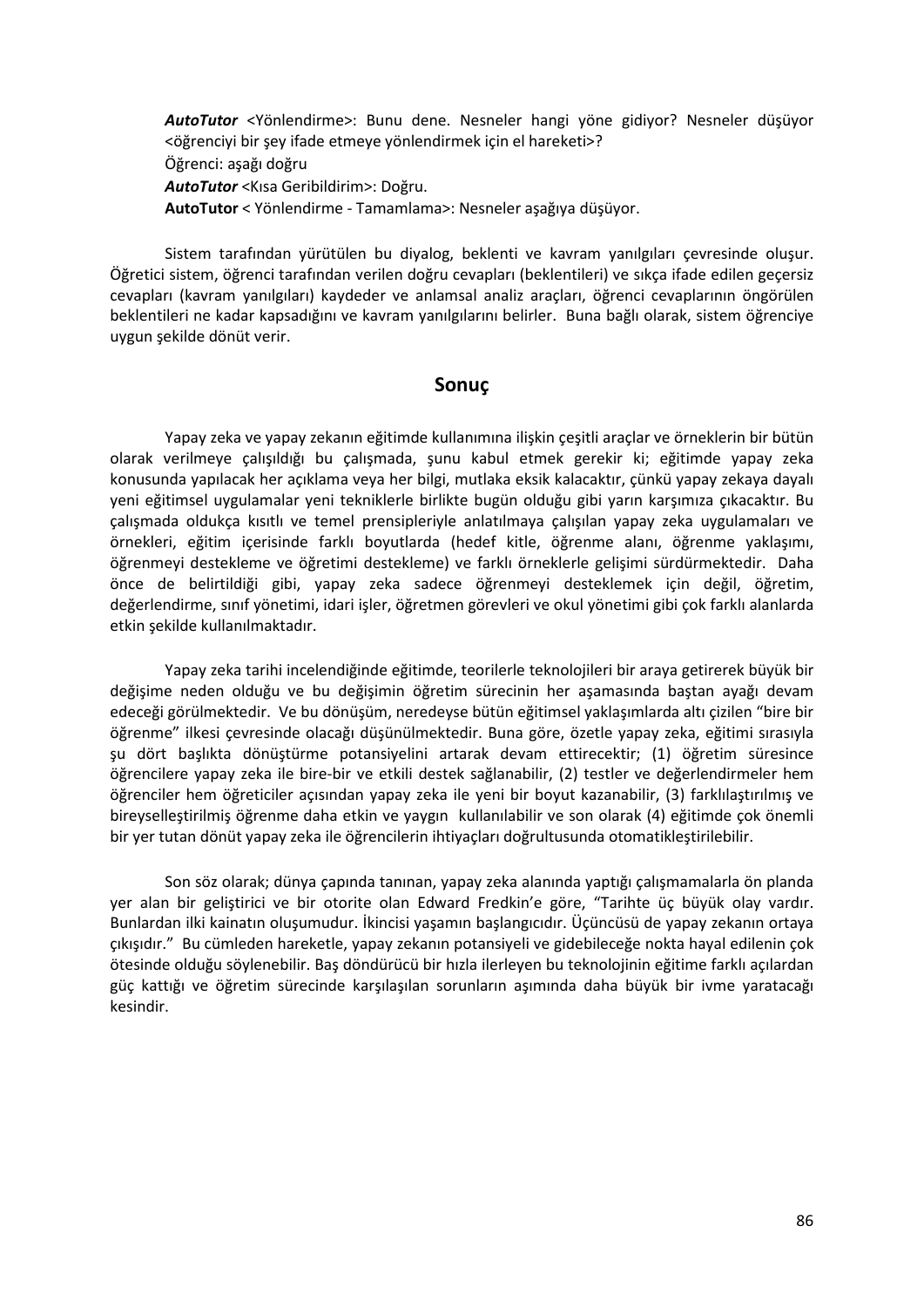#### **Kaynakça**

- Alkhatlan, A. ve Kalita, J. (2018). Intelligent tutoring systems: A comprehensive historical survey with recent developments. *arXiv preprint arXiv:1812.09628*.
- Alpaydın, E. (2013). *Yapay öğrenme*. İstanbul: Boğaziçi Üniversitesi Yayınevi.
- Becker, S. A., Brown, M., Dahlstrom, E., Davis, A., DePaul, K., Diaz, V. ve Pomerantz, J. (2018). *Horizon report 2018 higher education edition brought to you by EDUCAUSE* (pp. 1-54). EDUCAUSE.
- Breazeal, C. L. (2002). *Designing sociable robots*. Cambridge, MA: MIT Press.
- Bumen, N. T. (2004). *Okullarda çoklu zeka kuramı*. Ankara: Pegem A Yayıncılık.
- Carbonell, J. R. (1970). AI in CAI: An artificial-intelligence approach to computer-assisted instruction. *IEEE transactions on man-machine systems*, *11*(4), 190-202.
- Doğaç, A. (2015). MYCIN I uzman sistemler. *Elektik Mühendisliği.* 7(7), 87-91.
- Doğan, A. (2002). *Yapay zekâ*. Ankara: Kariyer.
- Elmas, Ç. (2007). *Yapay zeka uygulamaları:(yapay sinir ağı, bulanık mantık, genetik algoritma)*. Ankara: Seçkin Yayıncılık.
- Erbay M. (2019) The Importance of Using New Technology in Museums. In: Vasile V. (eds) Caring and Sharing: The Cultural Heritage Environment as an Agent for Change. Springer Proceedings in Business and Economics. Springer, Cham
- Gardner, H. (1999). *Howard Gardner'la bir görüşme. Çoklu zeka, görüşmeler ve makaleler*. Çev: Meral Tüzel, Enka Okulları, İstanbul: BZD Yayıncılık.
- Göranzon, B. ve Florin, M. (Eds.). (2012). *Artifical intelligence, culture and language: On education and work*. Springer Science & Business Media.
- Graesser, A. C., VanLehn, K., Rosé, C. P., Jordan, P. W. ve Harter, D. (2001). Intelligent tutoring systems with conversational dialogue. *AI magazine, 22*(4), 39-51.
- Groover, M. P., Weiss, M. ve Nagel, R. N. (1986). *Industrial robotics: technology, programming and application*. McGraw-Hill Higher Education.
- Günel, K. (2006). *Intelligent tutoring systems for education* (Yayımlanmamış doktora tezi). DEÜ Fen Bilimleri Enstitüsü, İzmir.
- Gürsakal, N. (2017). *Makine öğrenmesi ve derin öğrenme*. Bursa: Dora Basım.
- Holmes, W., Bialik, M. ve Fadel, C. (2019). *Artificial intelligence in education: Promises and implications for teaching and learning*. Boston, MA: Center for Curriculum Redesign.
- Jackson, P. (1990) *Introduction to expert systems*. 2nd ed. Wokingham: Addison-Wesley.
- Karlgren K. (2005), *Intelligent tutoring systems* (its). Erişim adresi (9 Mart 2006): Erişim adresi: http://www.dsv.su.se/ klas/Learn/ITS/its.html.
- Kozma, R., Alippi, C., Choe, Y. ve Morabito, F. C. (Eds.). (2018). *Artificial ıntelligence in the age of neural networks and brain computing*. United States: Academic Press.
- Legg, S. ve Hutter, M. (2007). A collection of definitions of intelligence. *Frontiers in artificial ıntelligence and applications*, *7*(*157)*, 17-24.
- Luckin, R., Holmes, W., Griffiths, M., & Forcier, L. B. (2016). Intelligence Unleashed: Anargument for AI in Education. *Pearson Education*, London.
- McCarthy, J. (2004). *What is artificial intelligence?*. Erişim adresi (11 Ocak 2019): http://wwwformal.stanford.edu/jmc/whatisai/.
- McCulloch, W. S. ve Pitts, W. (1943). A logical calculus of the ideas immanent in nervous activity. *The bulletin of mathematical biophysics*, *5*(4), 115-133.
- Nabiyev, V. V. (2012). *Yapay zeka: insan-bilgisayar etkileşimi*. Ankara: Seçkin Yayıncılık.
- Nilsson, N. (1990). *The mathematical foundations of learning machines*. San Mateo: Morgan Kaufmann.
- Nye, B. D., Graesser, A. C. ve Hu, X. (2014). AutoTutor and family: A review of 17 years of natural language tutoring. *International Journal of Artificial Intelligence in Education,* 24(4), 427-469.
- Önder, H. H. (2003). Uzaktan Eğitimde Bilgisayar Kullanımı ve Uzman Sistemler. *The Turkish Online Journal of Educational Techonology.* 2 (3): 142-146.
- Pool, C. R. (1997). Brain-based learning and students*. The Education Digest*, 63(3), 10.
- Pressey, S. L. (1950). Development and appraisal of devices providing immediate automatic scoring of objective tests and concomitant self-instruction. *The Journal of Psychology*, *29*(2), 417-447.